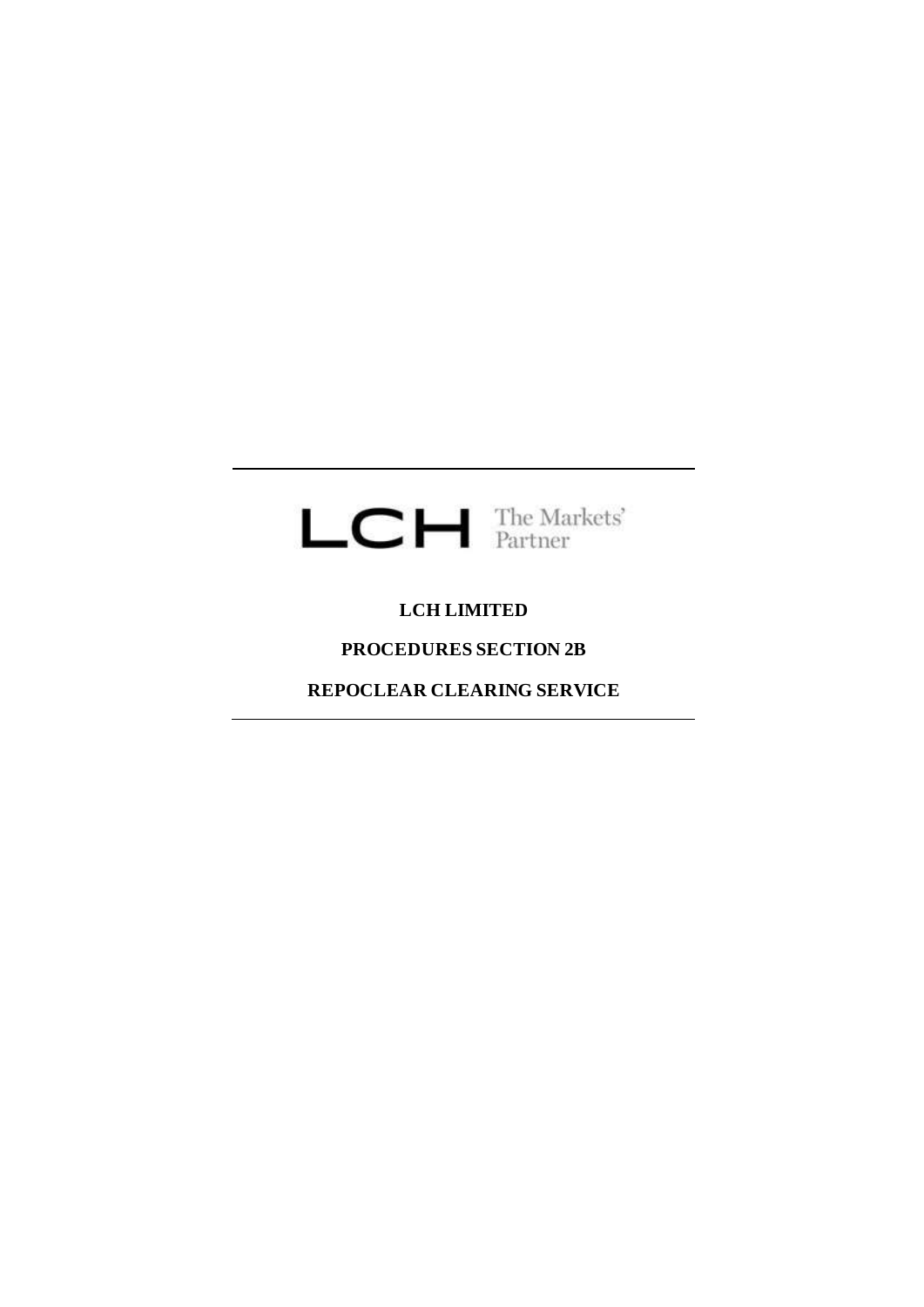## **CONTENTS**

| Section |      |                                                                                                                                                        | Page |
|---------|------|--------------------------------------------------------------------------------------------------------------------------------------------------------|------|
| 1.      |      |                                                                                                                                                        |      |
|         | 1.1  |                                                                                                                                                        |      |
|         | 1.2  |                                                                                                                                                        |      |
|         | 1.3  |                                                                                                                                                        |      |
|         | 1.4  |                                                                                                                                                        |      |
|         | 1.5  |                                                                                                                                                        |      |
|         | 1.6  |                                                                                                                                                        |      |
|         | 1.7  |                                                                                                                                                        |      |
|         | 1.8  |                                                                                                                                                        |      |
|         | 1.9  | Notifications to the Clearing House regarding activities of Repoclear Dealers21                                                                        |      |
|         | 1.10 |                                                                                                                                                        |      |
|         | 1.11 |                                                                                                                                                        |      |
|         | 1.12 |                                                                                                                                                        |      |
|         | 1.13 |                                                                                                                                                        |      |
|         | 1.14 | Regulatory notification: information statement on the risks and consequences of<br>concluding a RepoClear Contract or a RepoClear Term £GC Contract 30 |      |
|         |      |                                                                                                                                                        |      |
|         |      | Schedule 2 Settlement Timetable - Repoclear TERM £GC Contracts 37                                                                                      |      |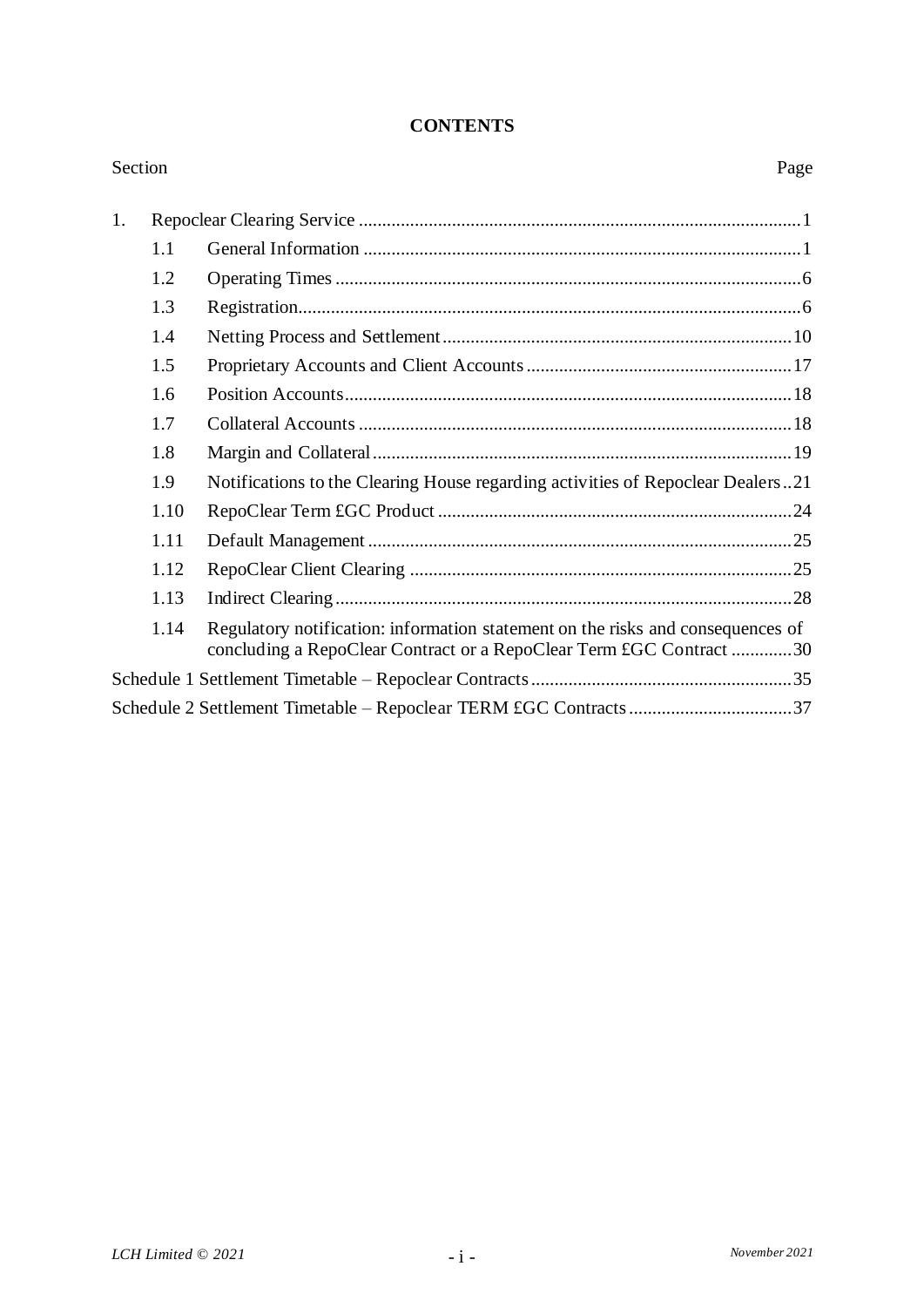#### 1. **REPOCLEAR CLEARING SERVICE**

#### <span id="page-2-0"></span>1.1 **General Information**

The RepoClear system processes and stores trades eligible for clearing that are received from any trade matching system approved for such purposes by the Clearing House ("**Approved Trade Matching System**" or "**ATMS**"), as referred to in Regulation 62 (*Submission of details of RepoClear transactions and RepoClear Term £GC transactions through an Approved Trade Matching System*) and from any Automated Trading System ("**ATS**"), as referred to in Regulation 63 (*RepoClear transactions entered into through an Automated Trading System*) and approved by the Clearing House for such purpose.

1.1.1 *Terminology*: The following terms are defined in the "**Definitions**" Section of the Rulebook and are used in the Regulations to refer to bi-lateral trades that are registered with the Clearing House through an ATMS:

#### "**RepoClear Transaction**"

#### "**RepoClear Term £GC Transaction**"

The defined terms "**Repo Trade**", "**Bond Trade**" and "**Term £GC Trade**" are used in the Regulations to refer to trades transacted through Automated Trading Systems. See the Definitions section of the Rulebook for full definitions.

"**Term £GC**" is the term used in these Procedures to refer to term sterling general collateral trades settled in EUI, as described in this Rulebook.

For the sake of simplicity, in these Procedures we use the terms "**Eligible Repo/Bond Trades**" to refer to all repo or bond trades which are transactions eligible for clearing, whether they are received from an ATMS or ATS. Thus the term "**Eligible Repo/Bond Trades**" in these Procedures is used (for the purposes only of these Procedures) to refer to RepoClear Transactions, Repo Trades and Bond Trades as those terms are used in the Regulations.

The term "**Eligible Term £GC Trade**" is used in these Procedures to refer to all Term £GC Trades that are eligible for clearing, whether they are received from an ATMS or ATS. Thus the term "**Eligible Term £GC Trades**" in these Procedures is used to refer to RepoClear Term £GC Transactions and Term £GC Trades, as those terms are used in the Regulations.

The term "**EUI**" is used in these procedures to refer to Euroclear UK and Ireland.

Clearing Members should note that the following terms are defined in the "Definitions" section of the Rulebook:

- $\Box$ "**RepoClear Contract**"
- $\Box$ "**RepoClear Term £GC Contract**"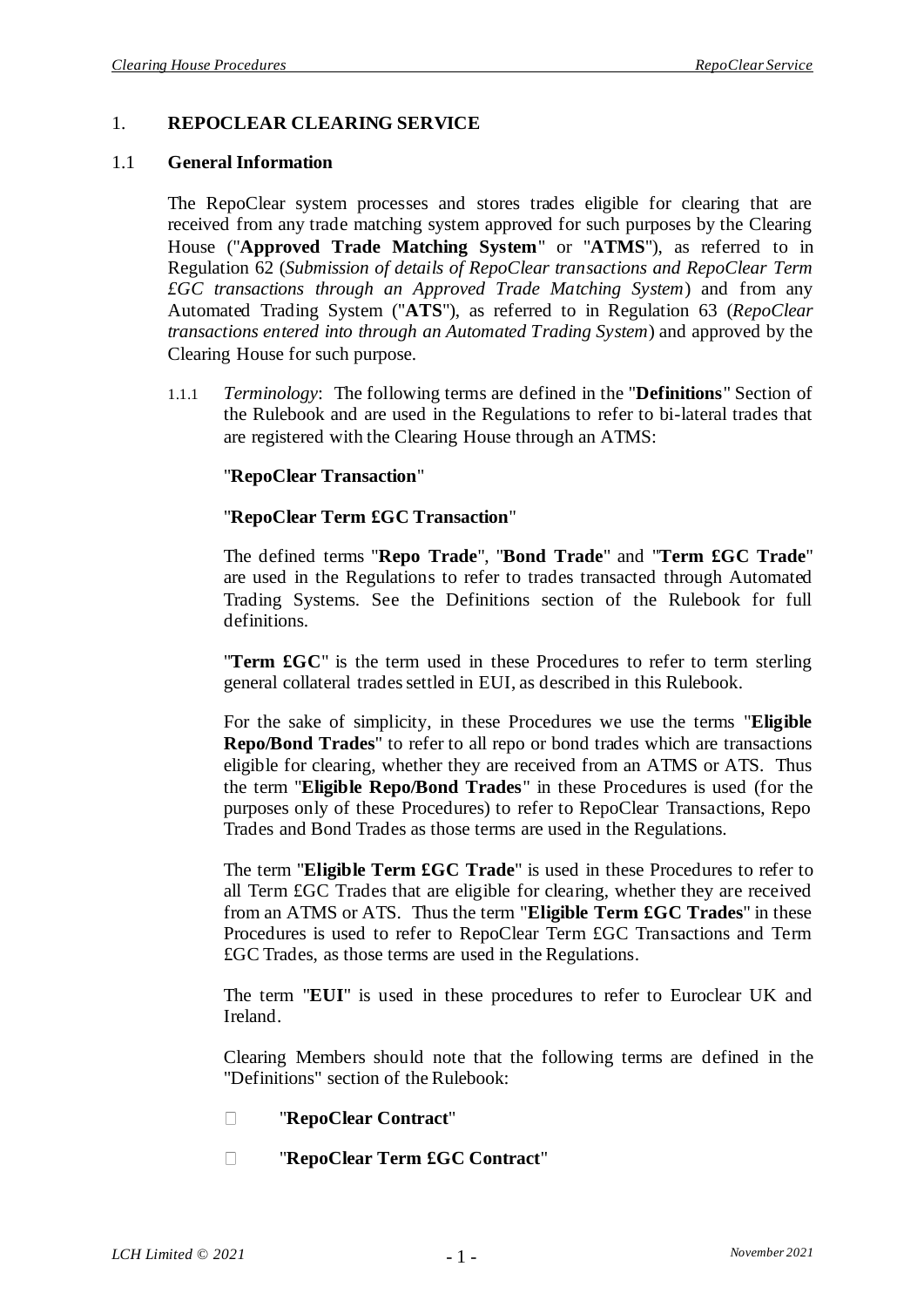- 1.1.2 *RepoClear Functions*: The following functions are performed within the RepoClear system:
	- calculation of delivery obligations;  $\Box$
	- $\Box$ calculation of settlement amounts for delivery versus payment;
	- $\Box$ calculation of initial, variation and delivery margin requirements;
	- $\Box$ calculation of price alignment interest;
	- payment and reporting of coupons; and  $\Box$
	- reporting of RepoClear Contracts and RepoClear Term £GC Contracts  $\Box$ and trade status.

Eligible Repo/Bond Trades and/or Eligible Term £GC Trades submitted via an ATMS or ATS (see Section [1.3.1](#page-7-0) (*Approved Trade Matching Systems (ATMS's) and Automated Trading Systems (ATS's)*)) will be processed and stored within the RepoClear system. Information regarding RepoClear Contracts and RepoClear Term £GC Contracts and margin are disseminated via Clearing Member Reporting (see Section [1.1.4](#page-3-0) ).

1.1.3 *Clearing House System Requirements*: In order to submit Eligible Repo/Bond Trades and/or Eligible Term £GC Trades to the Clearing House, a RepoClear Participant must be a user of at least one approved ATMS or ATS (as the case may be).

A RepoClear Clearing Member ("**RCM**") (or RepoClear Dealer acting as transferor/ transferee – see Section 1.1.7 below) must hold, or have access to (for example via a settlement agent), both cash and securities settlement accounts with an Approved Depository/Settlement System ("**ADS**") for each eligible RepoClear category of bonds they intend to register for clearing (see Section [1.4.1](#page-11-0) (*Approved Depository/Settlement Systems ("ADS")*)). The Clearing House will publish details of further ADSs via Clearing Member bulletin.

RCMs and RDs must have a system to access RepoClear Member Reporting through a connection to the Clearing House's Clearing Member portal.

<span id="page-3-0"></span>1.1.4 *Clearing Member Reporting*: A user reporting tool is provided to RCMs. All RepoClear reports will be disseminated via the Clearing House's secure password access Clearing Member portal. There will be no printed report distribution by the Clearing House.

RCMs will be able to produce reports either to print locally or to download in machine readable data-file format. Detailed VAR outputs will also be available to RCMs on a daily basis. VAR is described in Section [1.8.6\(b\)](#page-21-0) (*Initial Margin*).

Queries about the Clearing Member portal should be directed to the Clearing House Service Desk on +44 (0)20 7426 7200 or [servicedesk@lch.com.](mailto:servicedesk@lch.com)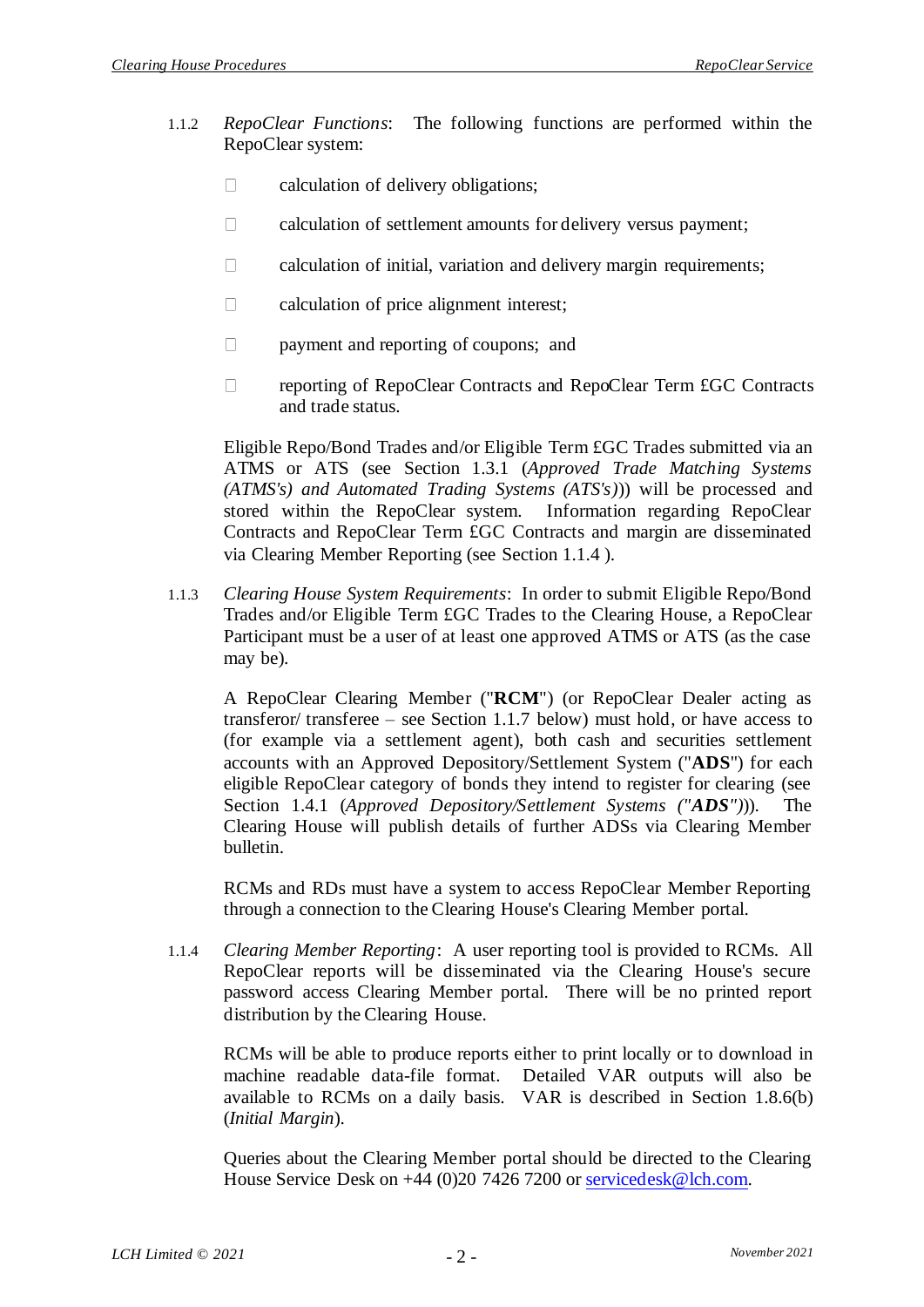### 1.1.5 *Direct Input*:

For settlement of UK Government Debt Securities and RepoClear Term £GC, the Clearing House sends settlement instructions to EUI using their "**Direct Input**" facility. The Direct Input facility options recorded by EUI against the EUI Member Account of the RCM (or RepoClear Dealer acting as transferor/transferee or an agent of the RCM if so requested by the RCM) must be set to "Gross trades will be created". This allows EUI to create matched settlement instructions automatically so that participants do not need to instruct EUI for settlement of their obligations with the Clearing House.

Participation in the Direct Input facility (with the automatic matching facility enabled) is compulsory for settlement of UK Government Debt Securities and RepoClear Term £GC Contracts.

For contingency purposes, participants using Direct Input must have the capability to manually match the Clearing House's settlement instructions at EUI.

*RepoClear Eligible Securities and Eligible Term £GC Baskets*:

"**RepoClear Eligible Securities**" are those in respect of which Eligible Repo/Bond Trades may be registered.

"**Eligible Term £GC Baskets**" are those baskets in respect of which Eligible Term £GC Trades may be registered.

The term "**GC Baskets**" includes Eligible Term £GC Baskets.

The Clearing House will determine from time to time which securities will be RepoClear Eligible Securities and those baskets which will be Eligible Term £GC Baskets.

A list of RepoClear Eligible Securities and Eligible £GC Baskets may be viewed on the Clearing House Clearing Member portal.

Where access to the Clearing House Clearing Member portal is not available to a RepoClear Dealer, then the RepoClear Dealer's RCM must ensure that the RepoClear Dealer is provided with particulars of RepoClear Eligible Securities and Eligible Term £GC Baskets at all times. Please note that if a RepoClear Dealer is authorised to trade in any one or more Term £GC Baskets, then the obligation upon the relevant RCM extends to ensuring that the RepoClear Dealer is provided at all times with details of all Eligible Securities (as such term is used in the Term £GC Contract Terms) that are constituents of each particular Eligible Term £GC Basket in respect of which that RepoClear Dealer is authorised.

1.1.6 *Fees*: Fees arising from the provision of the RepoClear Service will be collected from RCMs monthly in arrears through the Clearing House's Protected Payments System ("**PPS**"). Such fees will include fees charged by the Clearing House in respect of any trades entered into by a RepoClear Dealer and submitted for registration by a RepoClear Dealer in the name of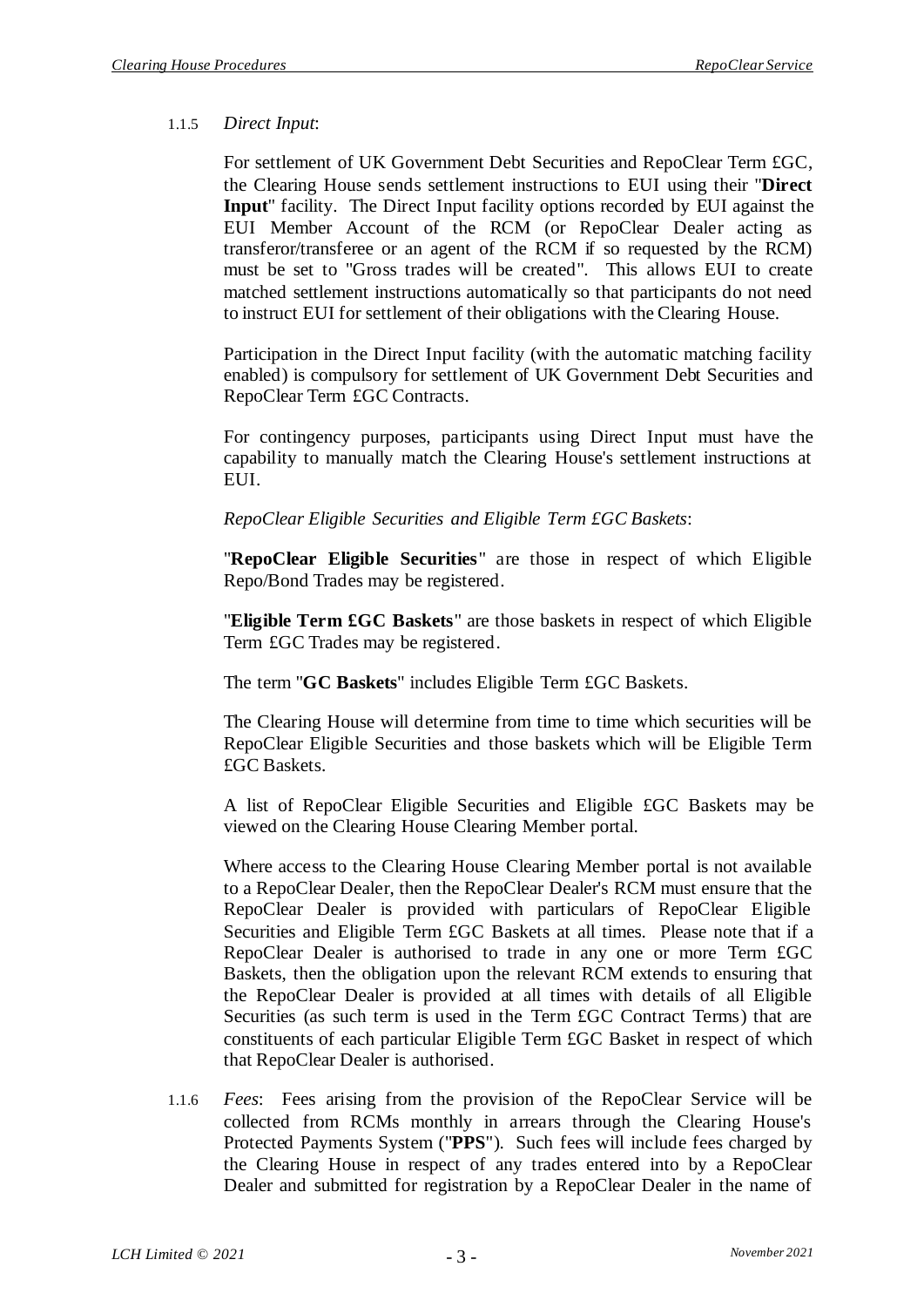that RCM. Fees, rates and other applicable charges will be communicated to each RCM by means of reports posted for that Clearing Member on the Clearing House Clearing Member portal.

<span id="page-5-0"></span>1.1.7 *RepoClear Dealers acting as transferors/transferees for settlement/ delivery purposes and allocations/notifications*: An RCM (referred to as "**the RepoClear Dealer's RCM**"), who is party to a RepoClear Dealer Clearing Agreement with a RepoClear Dealer and the Clearing House, may notify the Clearing House in writing (addressed to RepoClear Operations) that such RepoClear Dealer is authorised by that RepoClear Dealer's RCM to act as transferor/transferee to fulfil settlement obligations in respect of all RepoClear Contracts (including RepoClear Term £GC Contracts) entered into by that RepoClear Dealer and registered in the name of that RepoClear Dealer's RCM, pursuant to the provisions of Regulation 16 (*Registration*) or Regulation 63 (*RepoClear transactions entered into through an Automated Trading System*) until further written notice from such RepoClear Dealer's RCM. In such circumstances, providing that the RepoClear Dealer meets all applicable requirements set out in the Regulations (as applicable to it) and these Procedures (as applicable to it) and the relevant RepoClear Dealer Clearing Agreement, the Clearing House will use all reasonable endeavours to settle with that RepoClear Dealer as requested. However, notwithstanding such notification, the RepoClear Dealer's RCM shall remain responsible with regard to such RepoClear Contracts (including RepoClear Term £GC Contracts) for meeting all obligations to the Clearing House under the Regulations (including these Procedures) and any other applicable agreements, and the Clearing House's obligations to the RepoClear Dealer in such circumstances shall be as set out in the relevant RepoClear Dealer Clearing Agreement and the Regulations.

Subject to the above, any reference in these Procedures to any act relating to settlement or delivery to be done by a "**RepoClear Participant**" in respect of any RepoClear Contract or RepoClear Term £GC Contract may be carried out by that RepoClear Dealer on behalf of the RepoClear Dealer's RCM, where the Clearing House has been notified as set out above.

Please note that any authorisation given to a RepoClear Dealer pursuant to this Section [1.1.7](#page-5-0) may only be made in respect of all RepoClear Contracts and all RepoClear Term  $\text{fGC}$  Contracts arising as set out above – it is not possible to select only some types of RepoClear Contracts and/or some types of RepoClear Term £GC Contracts (e.g. those arising from Eligible Repo/Bond Trade initiated by that RepoClear Dealer but not those arising from Eligible Term £GC Trades).

1.1.8 *Information flows for RepoClear Dealers*: A RepoClear Dealer's RCM may grant access to its RepoClear Dealer to the Clearing House Clearing Member portal (including Clearing Member Reporting) by agreement with the Clearing House. However, where such access is not granted to a RepoClear Dealer or where information regarding any aspect of the RepoClear service is provided by the Clearing House to RCMs by means of Clearing Member circular or a form of communication other than the Clearing Member portal, it is the responsibility of a RepoClear Dealer's RCM to ensure that all relevant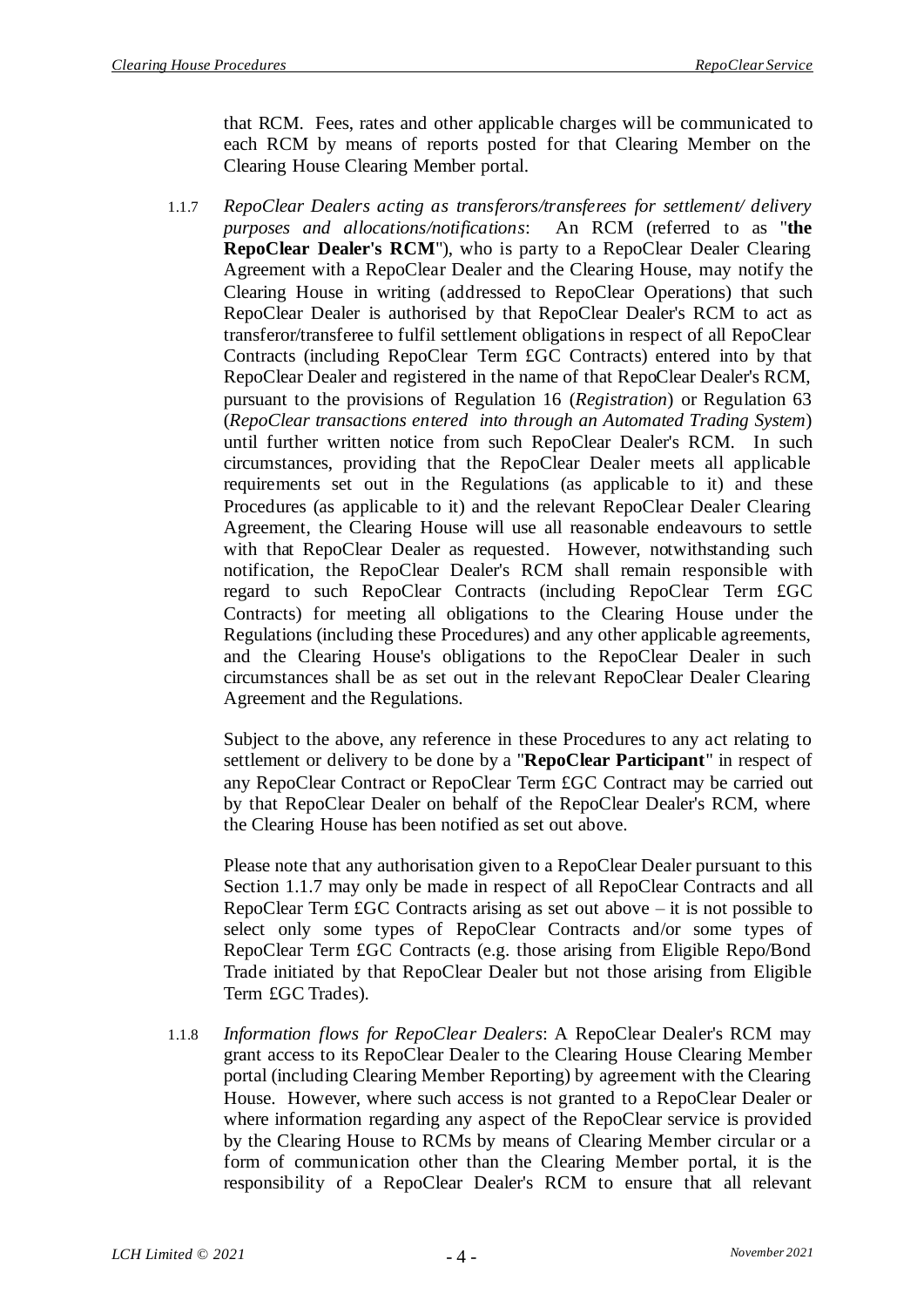information, including Clearing House requirements as set out to the Regulations and these Procedures or otherwise, is promptly conveyed to the RepoClear Dealer.

1.1.9 *Calculation of Price Differential*: The day basis for the calculation of the price differential for RepoClear Contracts involving repos is as follows:

UK Government Debt Securities and Eligible Term **Actual** £GC Trades: 365

<span id="page-6-0"></span>(a) *Miscellaneous Provisions*: The operators of some ADSs require participants holding settlement accounts to comply with certain requirements laid down by those operators with regard to the exemption from payment of withholding or other tax for certain debt securities held within those systems.

Some such operators require participants in their systems to complete and deliver to them certificates and/or provide other documentation to them in order to obtain exemption from any relevant tax.

In the event that such certificates or other documentation is required from a RepoClear Participant by the operator of any ADS in respect of any bonds which are held within that system (and which are RepoClear Eligible Securities) the RepoClear Participant, prior to using the RepoClear service in respect of those bonds, must:

- (i) provide such certificate or other documentation to the operator of the relevant ADS in accordance with the requirements of that person;
- (ii) obtain confirmation from that person that payments will be made without deduction of withholding tax; and
- (iii) confirm to the Clearing House that exemption from payment of withholding tax has been obtained.

If, after providing any such certificate and procuring the confirmation referred to in [\(a\)](#page-6-0) above,

- $\Box$ the circumstances of the RepoClear Participant change such as to render any statement in that certificate untrue or incomplete, or
- $\Box$ where annual renewal of such documentation is required by the operator of the relevant ADS and this renewal is not obtained

the RepoClear Participant must immediately notify Sales and Relationship Management on +44 (0)20 7426 8167.

In the unlikely event that the Clearing House incurs any cost, charge, fine, penalty or other expense as a result of the failure or omission of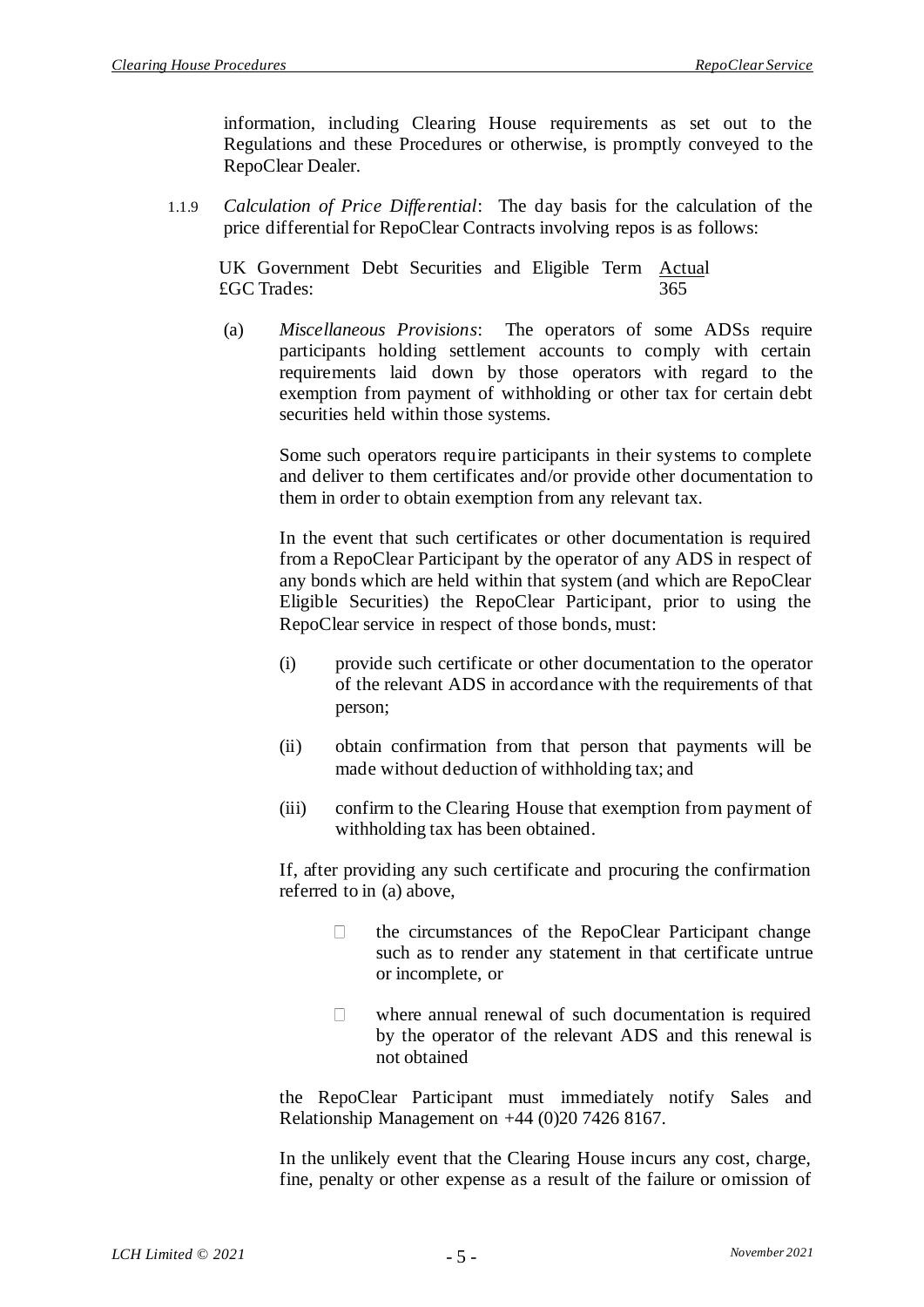any RCM or RepoClear Dealer to comply with the provisions of this Section 1.1.1(a) or in respect of any withholding tax or other tax or duty in respect of any RepoClear Contract or the underlying RepoClear Eligible Securities thereof, or RepoClear Term £GC Contract or the underlying Eligible Securities (as such term is used in the RepoClear Term £GC contract terms) thereof, the RCM (or the RepoClear Dealer's RCM, as applicable) shall reimburse the Clearing House in respect of such cost, fine, penalty or other expense. The Clearing House shall be entitled to collect such reimbursement through the PPS system.

## 1.2 **Operating Times**

- 1.2.1 *RepoClear Opening Days*: The Clearing House will publish, by Clearing Member circular, details of intended opening days for RepoClear ("**RepoClear Opening Days**").
- 1.2.2 *Opening Hours*: RepoClear will be operational during the following hours on RepoClear Opening Days:

06:45 to 18:15 London time

1.2.3 *Trade Acceptance Hours*: A list of ATMSs and ATSs, as approved by the Clearing House, (with their respective Trade Acceptance Hours) is available on the Clearing House's website.

#### <span id="page-7-0"></span>1.3 **Registration**

1.3.1 *Approved Trade Matching Systems (ATMS's) and Automated Trading Systems (ATS's)*: The Clearing House will only accept Eligible Repo/Bond Trades and Eligible Term £GC Trades submitted from an ATMS or ATS approved by the Clearing House in accordance with [1.1](#page-2-0) (*General Information*) and in an acceptable message format.

Each RepoClear Participant must be fully conversant with the operating procedures and deadlines of the ATMS or ATS which it uses and has entered into such contractual and other arrangements with such ATMS or ATS as that ATMS or ATS may require.

RCMs will be informed of the Clearing House's approval of additional ATMSs and ATSs by Clearing Member circular. In certain exceptional circumstances, the Clearing House may designate any additional trade matching system to be an ATMS for a limited period of time. RCMs will, in such circumstances, be notified of such designation and the terms of such designation by means of Clearing Member circular.

A RepoClear Dealer wishing to enter into Eligible Repo/Bond Trades and/or Eligible Term £GC Trades through an ATMS or ATS for registration by the Clearing House, may only do so providing the Clearing House shall first have received written authorisation from that RepoClear Dealer's RCM for such activity in respect of that particular ATMS or ATS and only for so long as that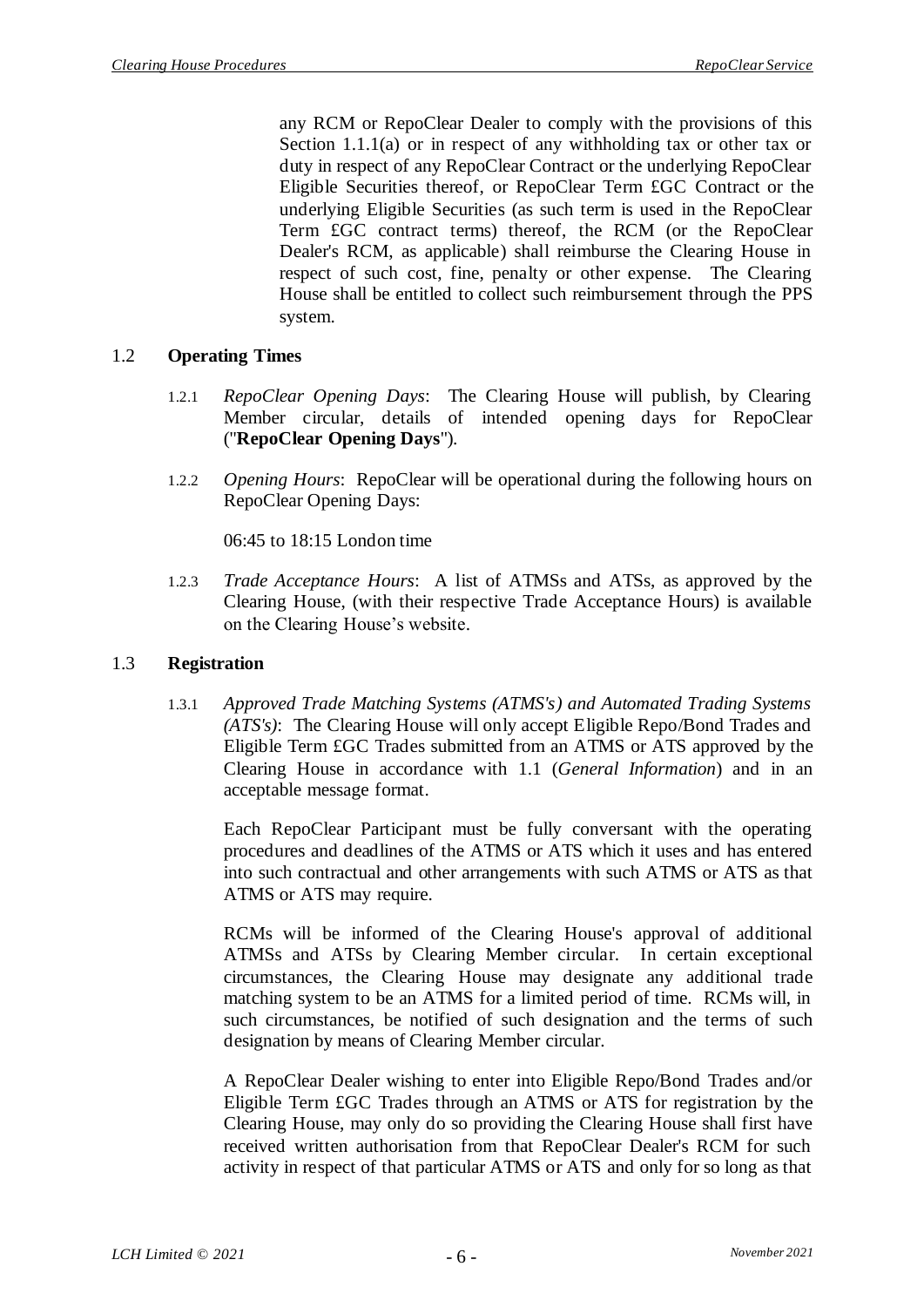authorisation is not terminated or suspended in accordance with these Procedures.

Any RCM or RepoClear Dealer wishing to submit for clearing Eligible Term £GC Trades (whether submitted through an ATMS or ATS) in any Term £GC Basket, must first obtain the authorisation of the Clearing House (and in the case of a RepoClear Dealer, that RepoClear Dealer's RCM) to submit trades in respect of that basket – see Section [1.9.5](#page-24-0) (*Request from an RCM or RepoClear Dealer to trade GC Baskets*).

1.3.2 *Submission for Registration*: RepoClear Participants who wish a trade to be registered by the Clearing House, must in the case of a trade executed through an ATS, elect to have that trade forwarded to the Clearing House for registration.

Where the Euroclear Trade Capture and Matching System ("**ETCMS**") is used, RepoClear Participants must send their trade details to the EOC operator in accordance with the rules of the EOC operator for the trades to be registered by the Clearing House. The Clearing House will then receive from the EOC Operator trade details. Any trade that does not match in ETCMS will not be sent to the Clearing House for registration and may consequently not be registered by the Clearing House.

Eligible Repo/Bond Trades must be registered with the Clearing House ahead of the cut-off time for the type of debt involved in the trade or transaction.

Eligible Term £GC Trades must be registered with the Clearing House ahead of the cut-off times for the respective parts of the service.

The cut-off time is necessary in order to deliver settlement instructions to ADSs by prescribed times. Cut-off times for each type of debt are included in Schedule 1 to 2. Changes to these times will be published via Clearing Member circular from time to time.

The Clearing House is not responsible for the performance by an operator of any ATMS or ATS of its obligations to any RepoClear Participant under any service provision agreement which that RepoClear Participant may have with that ATMS operator or ATS operator for the provision of any trade capture, validation and matching services (including, but not limited to, those services provided by the EOC operator in respect of its ETCMS service) or trading services, as the case may be.

Without prejudice to Regulation 52(e) (*Exclusion of Liability*), the Clearing House is not liable for any losses that a RepoClear Participant may suffer arising out of or in connection with any failure or omission by an ATMS operator or ATS operator to comply with any term of any such service provision agreement (including, but not limited to, the failure or omission of that ATMS operator or ATS operator to send any trade details to the Clearing House), or any inaccurate or incomplete trade details or other data sent to or received by the Clearing House from that ATMS operator or ATS operator.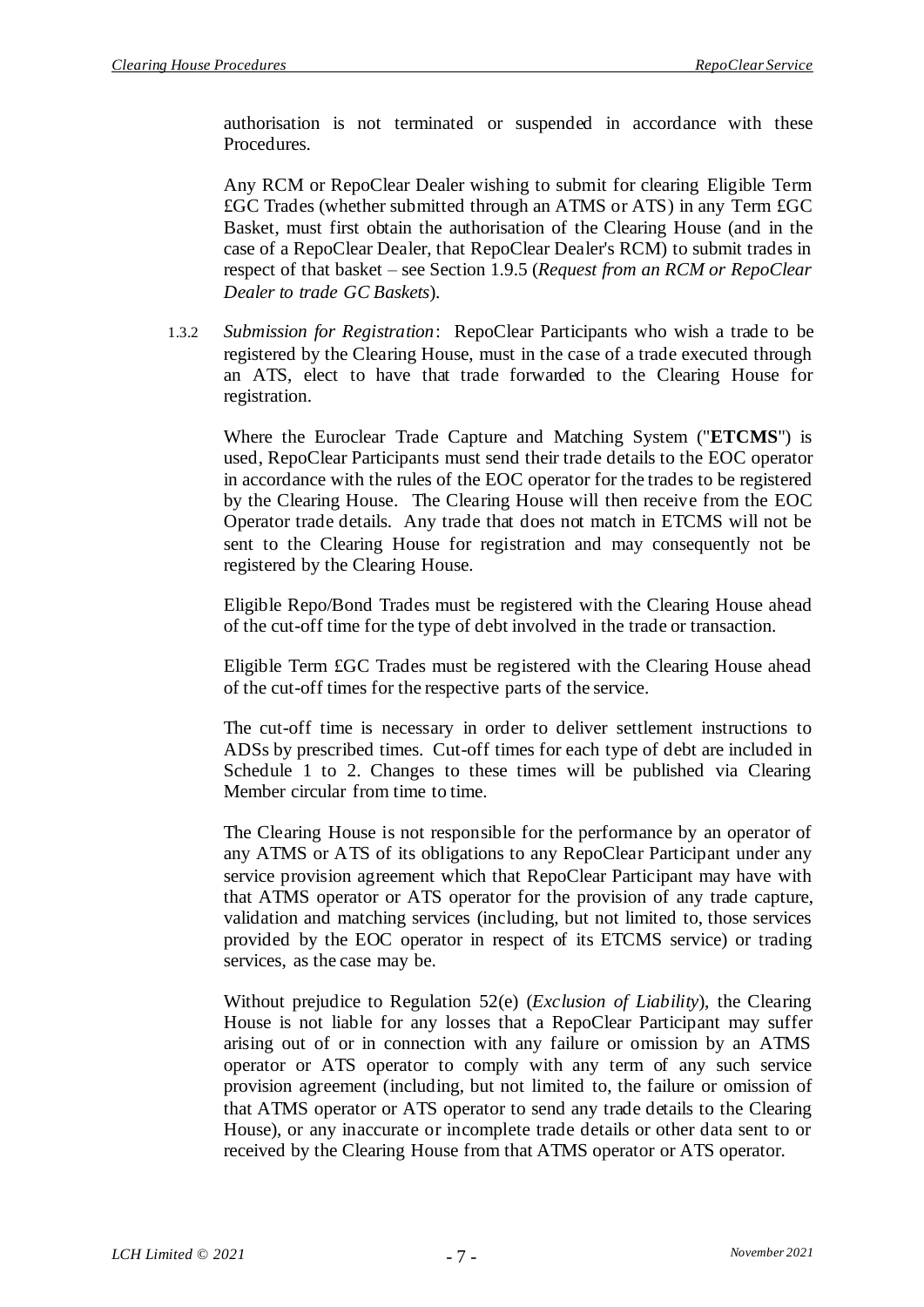1.3.3 *Intra-day Registration*: The Clearing House will seek to register all Eligible Repo/Bond Trades and Eligible Term £GC Trades intra-day. The RepoClear system will promptly respond after processing, by notifying RCMs via Clearing Member Reporting, as to the status (registration, pending or rejection) of the trade.

The Clearing House may require an RCM in whose name such trades are to be registered, to transfer Collateral in respect of initial and variation margin obligations to the Clearing House prior to registration.

- 1.3.4 *Rejected Trades*: Trades submitted for registration which:
	- (a) do not meet the Product eligibility criteria as set out in the Product Specific Contract Terms and Eligibility Criteria Manual and published on the Clearing House's website from time to time; or
	- (b) contain invalid or incomplete message data; or
	- (c) where applicable, an Agent Member does not affirm via ClearLink API that it is sponsoring, within 30 minutes of a trade being submitted to such Agent Member by its corresponding Sponsored Member; or
	- (d) for any other reason are not eligible for registration

will be rejected by the Clearing House. If at any time the Clearing House does not register a trade presented for registration, the RepoClear system will notify the contracting parties, via Clearing Member Reporting, indicating that the trade has been rejected and the reason for rejection.

The Clearing House will also reject a trade if:

- (i) it has been originated by a RepoClear Dealer through an ATS in respect of which that RepoClear Dealer is not authorised by the Clearing House; or
- (ii) if such trade is in respect of an Eligible Term £GC Basket and the RepoClear Participant initiating such trade is not authorised by the Clearing House to submit trades in respect of that basket.

RCMs should note that when a trade is rejected by the Clearing House no RepoClear Contracts (or RepoClear Term £GC Contracts, as the case may be) arise between the Clearing House and the RCMs concerned and (subject to Regulation 52(e) (*Exclusion of Liability*)) the Clearing House (that is, LCH Limited, and each other undertaking which is a member of the LCH Group, their officers, employees and agents) has no liability in respect thereof.

1.3.5 *Amendment, Cancellation and Deletion of Registered Trades*: Once a trade has been registered in the RepoClear Service for clearing as a RepoClear Contract or RepoClear Term £GC Contract, as the case may be, it cannot be cancelled or deleted.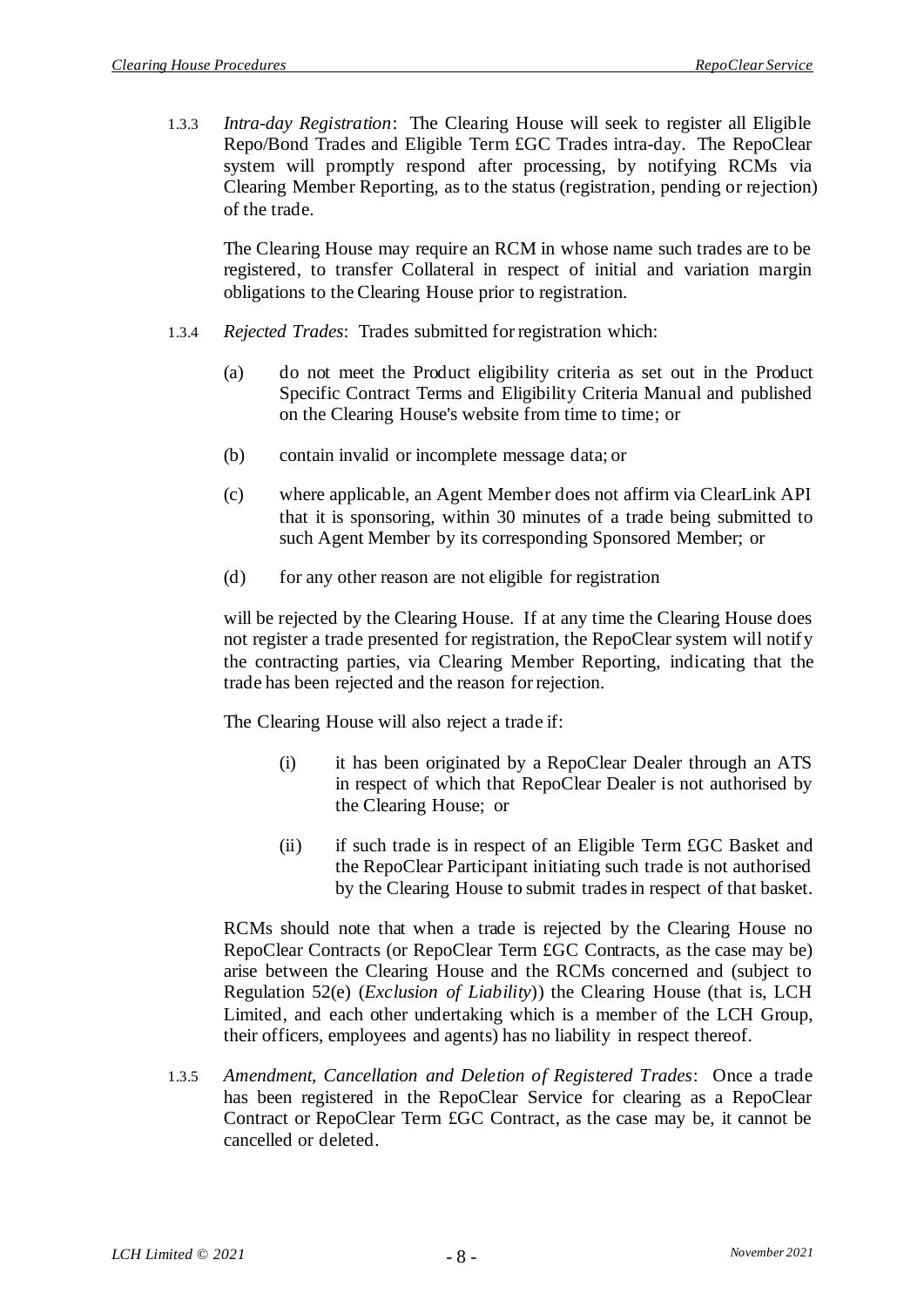RepoClear Participants may, however, wish to agree bi-laterally to submit an equal but opposite transaction to that which gave rise to any RepoClear Contract or RepoClear Term £GC Contract, as the case may be.

The contract terms on which a trade is registered with the Clearing House are set out in the Clearing House Rulebook and, in particular, in the Product Specific Contract Terms and Eligibility Criteria Manual. It should be noted that no amendment or modification or addition to these contract terms is permitted. Such prohibition includes both economic and standard terms.

The Clearing House is aware that parties to the original "trade" may include additional or other terms in their dealings. For example, parties sometimes "trade" on the basis of estimated coupon rates for index linked bonds and then adjust the cash value of the trade once the exact coupon rate is known. RepoClear Participants should be aware that once a trade is submitted for clearing and is registered in the RepoClear service as a RepoClear Contract or a RepoClear Term £GC Contract, as the case may be, any such terms between the original trading parties fall away and do not form part of the contract registered with the Clearing House.

1.3.6 *Substitution – Eligible Repo/Bond Trades only*: To effect a substitution of securities through RepoClear with regard to RepoClear Contracts arising pursuant to Regulation 16 (*Registration*), RepoClear Participants can contact their original counterparty and submit new RepoClear Transactions in accordance with the Rulebook.

With regard to RepoClear Contracts arising pursuant to Regulation 63 (*RepoClear transactions entered into through an Automated Trading system*) (that is, through an ATS), RepoClear Participants must contact the relevant ATS, and substitution may only be effected in accordance with the rules of the relevant ATS and if the rules so permit.

#### 1.3.7 *S*ubstitution *– Term £GC Contracts only*

In relation to the Term £GC Contracts specifically, substitution transactions may be automatically generated by EUI to support the return of the correct securities to the original giver. Where these transactions fail the Clearing House may hold securities until the required substitution takes place and the correct securities can be returned. Securities which are allocated to participants as a result of the settlement of Term £GC trades must be available for substitution using standard CREST Term DBV functionality. Any costs incurred by the Clearing House as a result of substitution failure due to unavailability of securities may be charged to the Clearing Member of the participant who fails to support the requested substitution. The Clearing House will deduct such costs, charges and expenses via that Clearing Member's PPS account.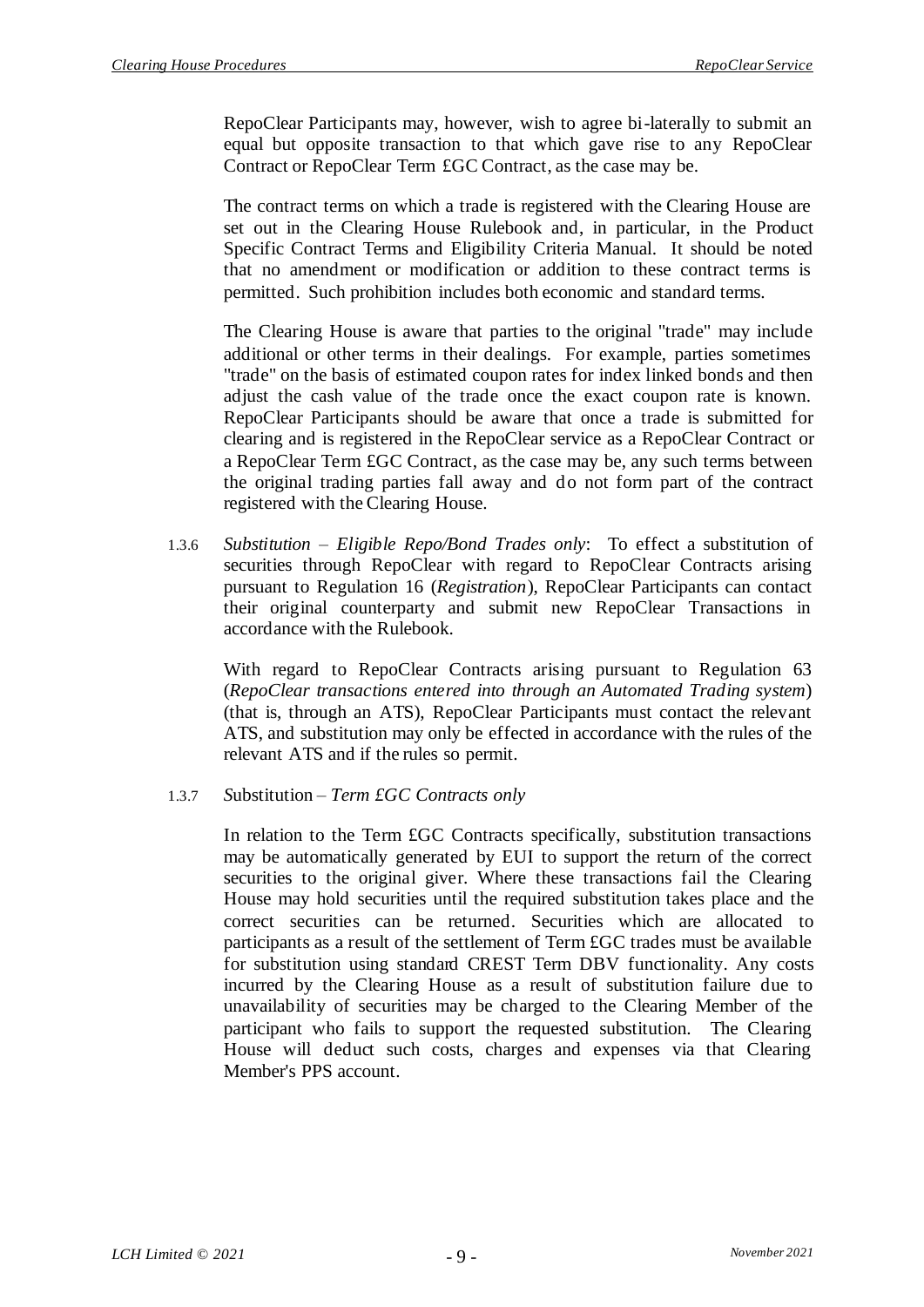## 1.4 **Netting Process and Settlement**

Each day the RepoClear system will run netting processes to determine the delivery obligations for same day or future settlement through ADSs. The netting processes will take place after each of the registration deadlines, as defined in Schedule 1 and 2.

<span id="page-11-0"></span>1.4.1 *Approved Depository/Settlement Systems ("ADS")*: The Clearing House will only allow settlement through the following Approved Depository/Settlement Systems (using the Clearing House's specified settlement account numbers):

| Category                                                                                                                          | <b>Clearing</b><br><b>House</b><br><b>RepoClear</b><br><b>Agent</b>                                                                                                                                                                                                                                                                                                                                     | <b>ADS</b> | <b>Account</b><br><b>Number</b>                | of 1<br><b>Power</b><br><b>Attorney</b> |
|-----------------------------------------------------------------------------------------------------------------------------------|---------------------------------------------------------------------------------------------------------------------------------------------------------------------------------------------------------------------------------------------------------------------------------------------------------------------------------------------------------------------------------------------------------|------------|------------------------------------------------|-----------------------------------------|
| United<br>Kingdom<br>Government<br>Debt<br><b>Securities</b><br>(other<br>than<br>RepoClear<br>$\pounds$ GC<br>Term<br>Contracts) | N/A                                                                                                                                                                                                                                                                                                                                                                                                     | <b>EUI</b> | <b>GIKAV</b>                                   | No (but see<br>note below)              |
| $\pounds$ GC<br>Term<br>for<br><b>Baskets</b><br>RepoClear<br>$\pounds$ GC<br>Term<br>Contracts                                   | N/A                                                                                                                                                                                                                                                                                                                                                                                                     | <b>EUI</b> | <b>LCSGC</b><br>(Member<br>Account<br>TERMSGC) | No (but see<br>note below)              |
|                                                                                                                                   | Note: settlement of UK Government Debt Securities uses the<br>EUI Direct Input facility. This provides an effect similar to<br>that of a Power of Attorney agreement, such that an<br>instruction sent by the Clearing House to EUI simultaneously<br>generates a counterparty settlement instruction without the<br>need for a separate matching instruction to be sent by the<br>counterparty itself. |            |                                                |                                         |

An RCM must inform the Clearing House of its full settlement account details for settlements resulting from RepoClear Contracts and RepoClear Term £GC Contracts, including cash payment details for currencies supported by RepoClear. Any RepoClear Dealer's RCM who notifies the Clearing House that such RepoClear Dealer may act as transferor/transferee in accordance with Section 1.1.7 above, must ensure that such RepoClear Dealer informs the Clearing House of its settlement account details.

RepoClear Participants must be fully conversant with the operating procedures and deadlines of their selected ADS(s) for each of the above categories for which it wishes to register trades.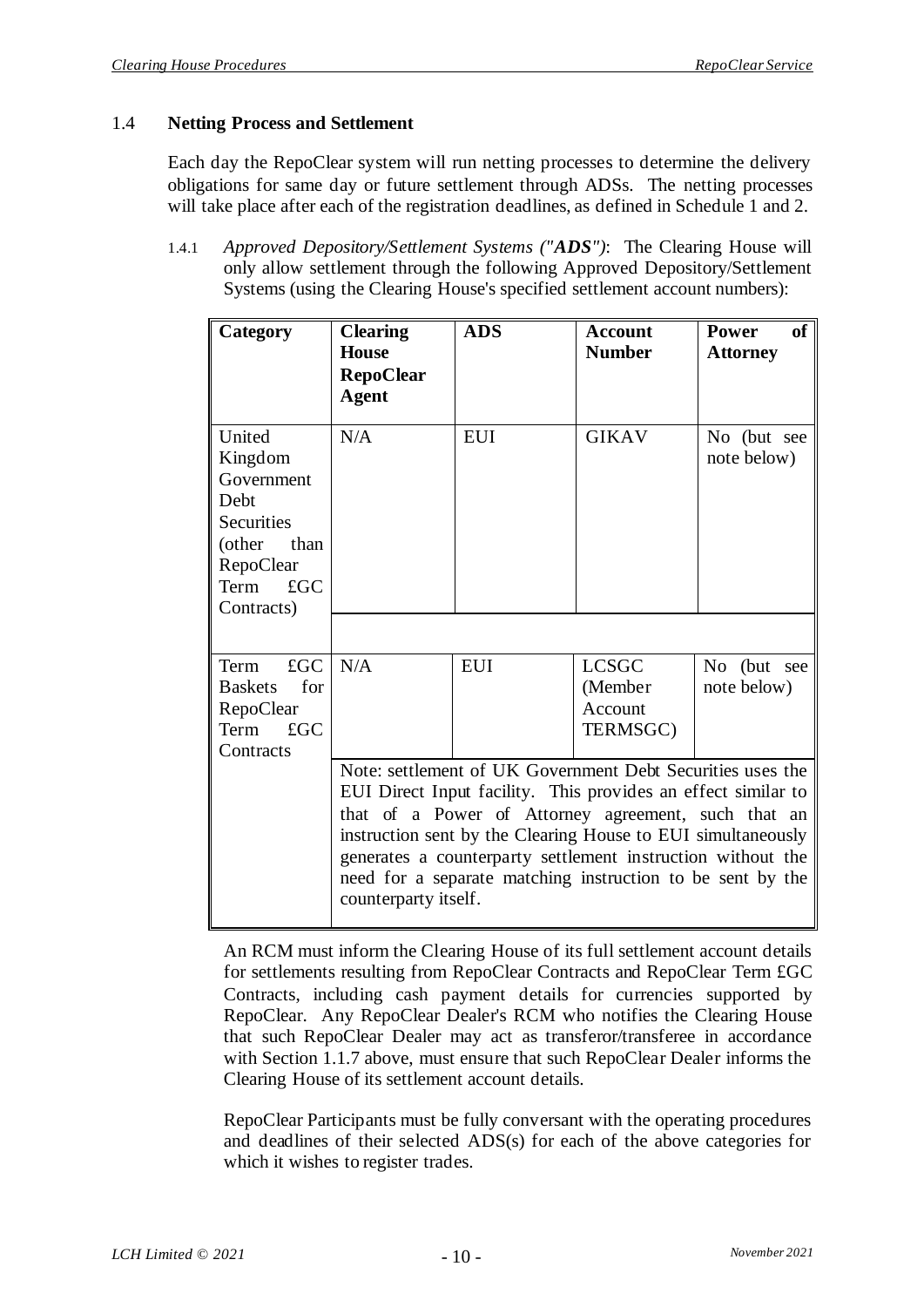1.4.2 *Netting Processes*: RepoClear Contracts only

All RepoClear Contracts arising from Eligible Repo/Bond Trades (that is, those contracts arising from registration of RepoClear Transactions, Repo Trades or Bond Trades) will be netted by RepoClear at the Participant, securities issue, and ADS level.

UK Government Debt Securities

One netting process will be executed every business day and will include all RepoClear Contracts for settlement on that business day.

RepoClear Term £GC Contracts only

RepoClear Term £GC contracts will be netted by RepoClear at the Participant level, as specified in the contract terms.

The results of netting are subject to settlement shaping. The netting process will commence at a predetermined London time and RepoClear Participants will be informed of results via Clearing Member Reporting. The shaping size, process and report times are shown in the table below, any changes to these will be notified to RCMs by Clearing Member circular. The Netting Process will produce delivery/receipt obligations for securities and for cash, for each RCM and for each RepoClear Dealer who has been appointed as transferor/transferee.

Participants should be aware that settlement instructions provided by the Clearing House to EUI in relation to netted obligations are provided in advance of the due date of such obligations and the settlement operations of the CREST Term DBV system may, in accordance with the rules of EUI, result in delivery or receipt of cash or securities prior to the date on which legal obligations in respect of such cash or securities falls due.

| Category                                              | <b>Shape size</b> | <b>Netting</b><br><b>Start</b><br><b>Process</b> | <b>RepoClear</b><br><b>Participants</b><br><b>Informed by</b> |
|-------------------------------------------------------|-------------------|--------------------------------------------------|---------------------------------------------------------------|
| United<br>Kingdom<br>Debt<br>Government<br>Securities | $£50$ mn          | 11:30                                            | 12:30                                                         |
| Term £GC Baskets                                      | £250 $mn$         | 14:30                                            | 15:00                                                         |

1.4.3 RCMs (and those RepoClear Dealers who have been granted access to Clearing Member reporting) will be informed of their same day or future (as the case may be) settlement obligations following the completion of the netting process. Notification will be via Clearing Member reporting. *Settlement*: Each RCM must ensure that sufficient securities are available on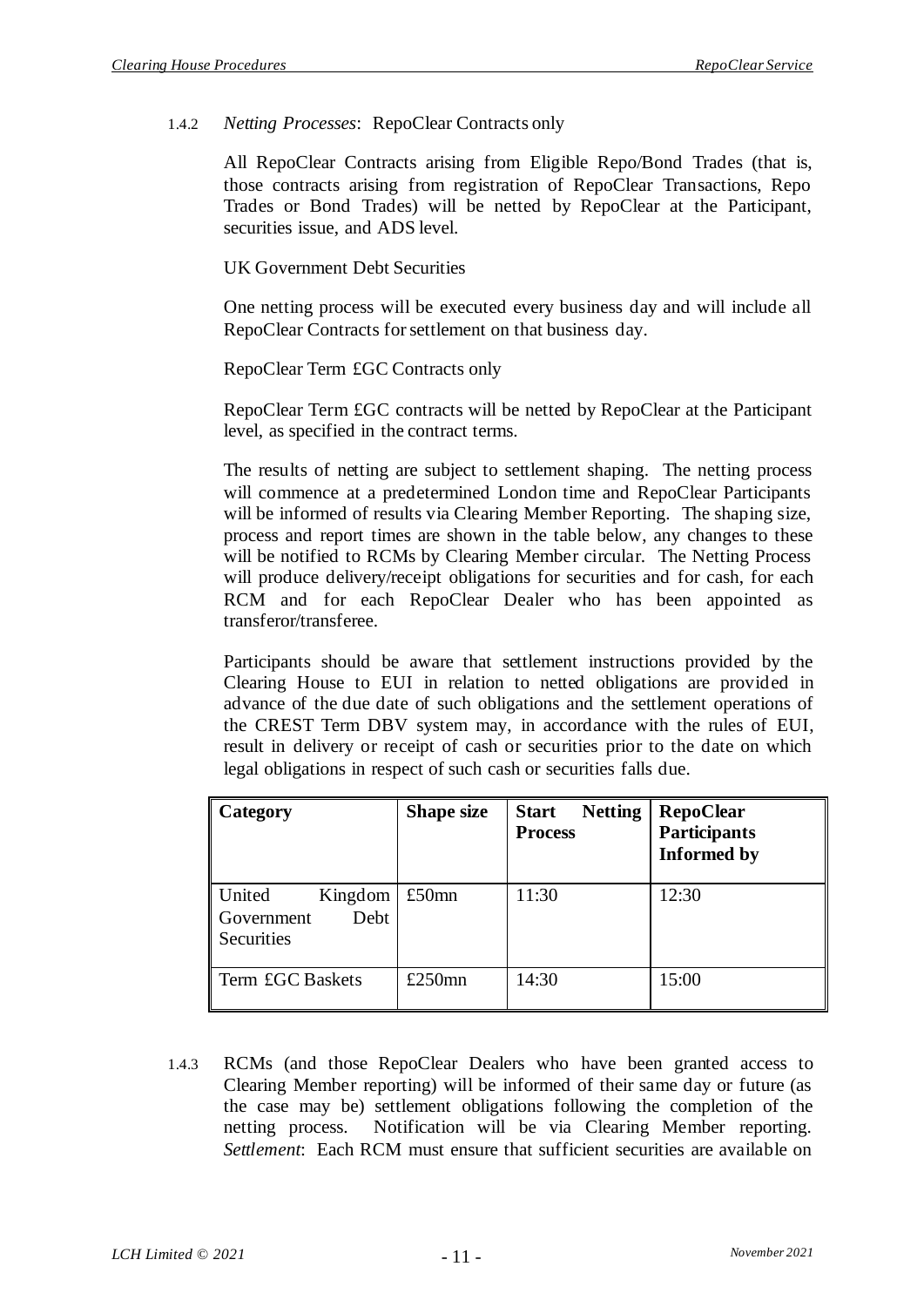intended settlement dates in order to meet their settlement obligations and that all applicable requirements of the relevant ADS are met at all relevant times.

The Clearing House will send its settlement instructions to each of the ADSs. For settlement of UK Government Debt Securities and RepoClear Term £GC Contracts, the Direct Input facility of EUI must be used.

Failure to ensure compliance with the requirements of these Procedures and the requirements of the relevant ADS with regard to matching and settlement can cause delays for other RCMs and may result in costs being incurred by the Clearing House which will be charged back to the relevant RCM (see in particular Section [1.4.4](#page-13-0) (*Failed and Partial Settlement*)).

The Clearing House monitors performance in respect of all RepoClear delivery obligations. If an RCM does not fully comply with its delivery obligations, the Clearing House will regard this as an incident of poor settlement performance. Contact will be made with the RCM concerned and the Clearing House shall be entitled to require immediate remedial action.

A RepoClear Participant shall ensure that:

- $\Box$ settlement relating to all RepoClear Contracts and RepoClear Term £GC Contracts occurs in the first available settlement cycle following instruction.
- $\Box$ it has sufficient cash and/or credit facilities in place in respect of its nominated accounts held at each ADS to allow RepoClear Contracts and RepoClear Term £GC Contracts to settle on their intended settlement dates in the settle cycles specified above.

Section [1.4.4](#page-13-0) (*Failed and Partial Settlement*) describes the procedures for the settlement of failed and partial settlement.

The settlement timetable for United Kingdom Government Debt Securities is given in 1.

The settlement timetable for RepoClear Term £GC Contracts (i.e. Term £GC Baskets) is given in 2.

All securities delivered to the Clearing House, whether forming part of RepoClear Contracts or RepoClear Term £GC Contracts, shall form one fungible pool which the Clearing House may use in its absolute discretion in order to meet its obligations arising under this Rulebook.

- <span id="page-13-0"></span>1.4.4 *Failed and Partial Settlement*
	- (a) Provided that the Clearing House has the facility to borrow securities, it may seek to ensure settlement by borrowing securities in a case where a RepoClear Participant fails to deliver securities to the Clearing House.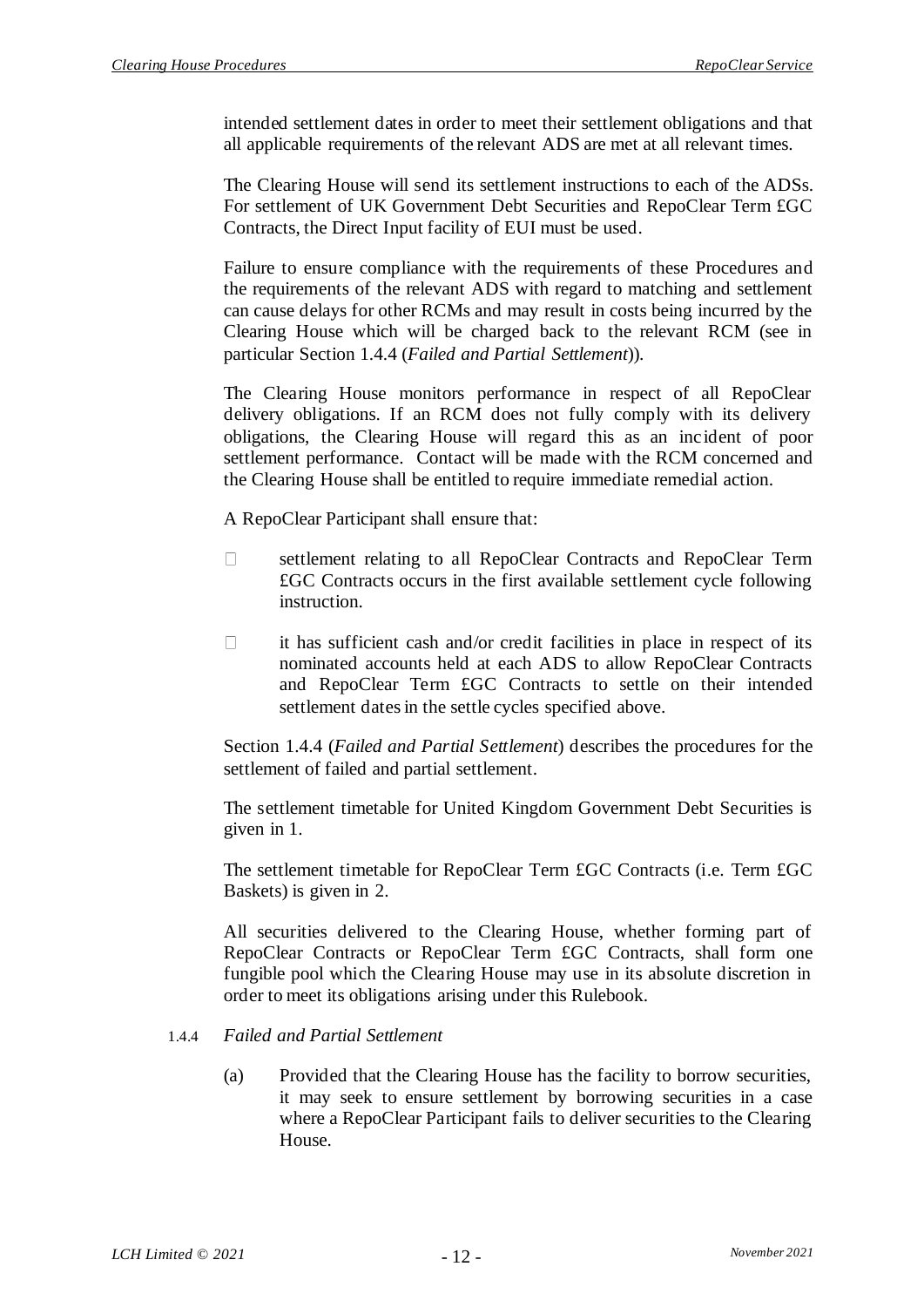Costs, charges and expenses incurred by the Clearing House in connection with a failure to deliver securities may be charged back by the Clearing House to any RCM who fails or omits to deliver or procure delivery as required by this Rulebook, or, where a RepoClear Dealer fails or omits to deliver or procure delivery, to the RepoClear Dealer's RCM. The Clearing House will deduct such costs, charges and expenses via that Clearing Member's PPS account.

Notification of failed settlements will be made via Clearing Member reporting.

Where, for whatever reason, an RCM fails to take delivery of a RepoClear Eligible Security or Eligible Securities (as such term is used in the RepoClear and Term £GC Contract Terms, as the case may be) from the Clearing House, all costs, charges and expenses incurred by the Clearing House in connection with such failures may be charged by the Clearing House to the RCM who fails to accept delivery as required by the Regulations and these Procedures. Equally, any costs, charges and expenses incurred by the Clearing House as a result of the action of an RCM to prevent a partial settlement, will be notified and charged to that RCM. When possible, the Clearing House will seek to minimise these costs, charges and expenses.

In the event the Clearing House is unlikely to receive sufficient securities to ensure settlement on the required settlement date, the buying RepoClear Participant may be required by the Clearing House to accept a partial settlement. Details of any partial settlement will be provided subsequently through Clearing Member reporting.

### **United Kingdom Government Debt Securities - RepoClear Contracts only**

A failed settlement or a settlement where a RepoClear Participant has been required to accept partial settlement with regard to a RepoClear Contract will not be re-entered into the next day's netting process.

RepoClear Participants are not permitted to force partial settlement on to the Clearing House. The Clearing House reserves the right to introduce charges in the event an RCM forces partial settlement onto the Clearing House. RCMs will be advised of the introduction of these charges via a Clearing Member circular.

## **Term £GC Baskets – RepoClear Term £GC Contracts**

Where the buying RepoClear Participant is required to accept partial settlement, the partial instructions created by the Clearing House will be created using the EUI Direct Input facility and therefore will not require matching on the EUI system by the RCM (or their agent) or RepoClear Dealer (acting as transferee) or their agent.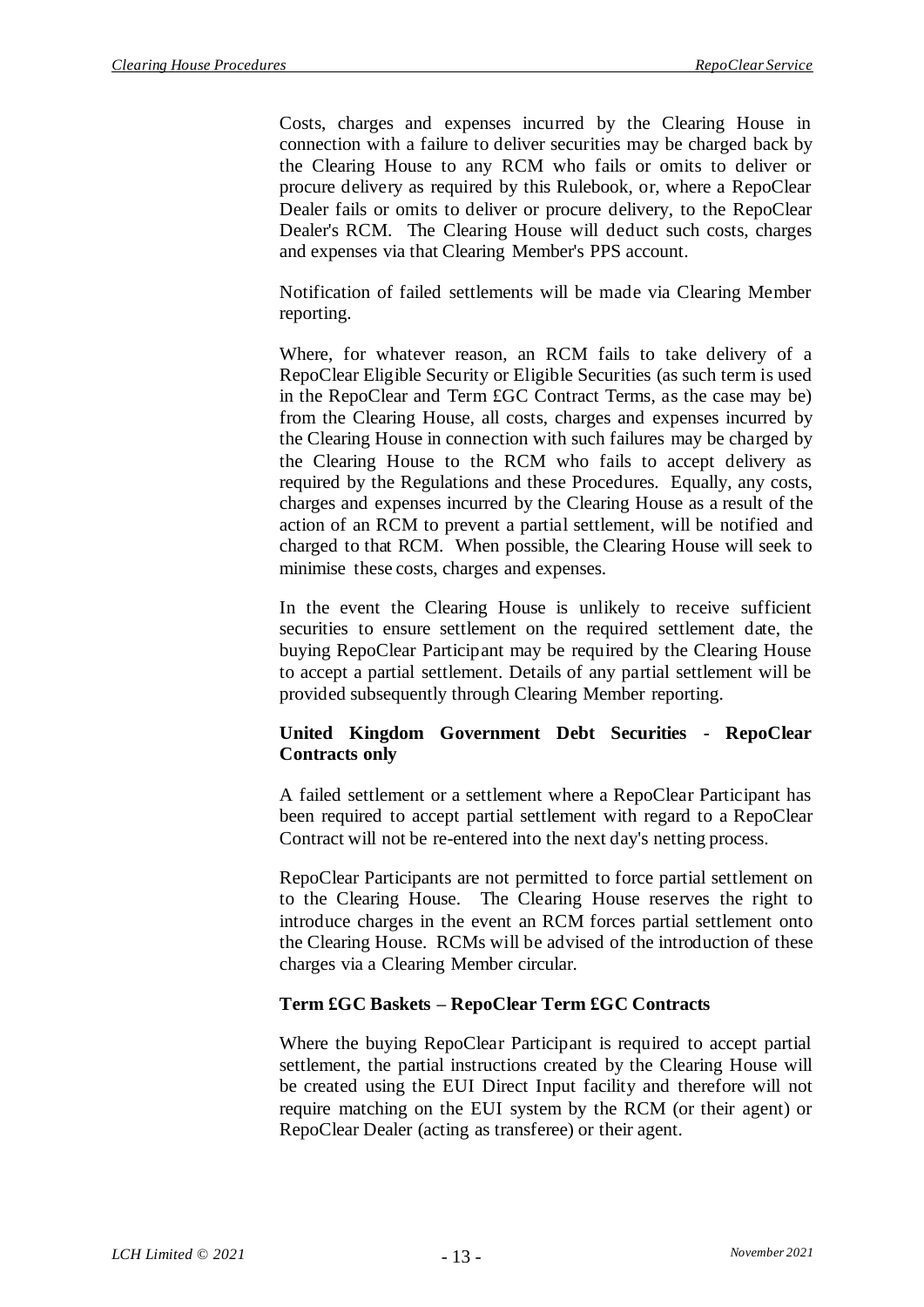Where an RCM is unable to receive securities against payment by the ADS settlement deadline, the Clearing House may, with the consent of that RCM, instruct payment, partially or in full, for the Clearing Member's settlement obligations via their Sterling PPS account. Failed settlements will be re-input into netting unless the trade is due to mature on the next business day.

- <span id="page-15-0"></span>(b) Where the Clearing House gives settlement instructions using the EUI Direct Input facility and, as a result of an error made by the Clearing House in carrying out such action, a RepoClear Participant suffers a loss of interest, that RCM (or if such loss is suffered by a RepoClear Dealer, the RepoClear Dealer's RCM) may submit to RepoClear Operations details of any claim the RCM, on its own behalf or on behalf of the RepoClear Dealer, as the case may be, wishes to make for reimbursement of such loss of interest.
	- (i) *Partial Delivery and Default*: In the event that a Default Notice is issued by the Clearing House in respect of an RCM ("**the Defaulting Clearing Member**") and:
		- (A) the Defaulting Clearing Member has (either by itself or by its transferor/s), at the time of the issue of that Default Notice, delivered to the Clearing House some but not all securities necessary to satisfy its delivery and settlement obligations to the Clearing House in respect of all RepoClear Contracts and RepoClear Term £GC Contracts, to which it is party and which are due for settlement prior to the issue of such Default Notice; or
		- (B) the Clearing House has, at the time of the issue of that Default Notice, delivered to the Defaulting Clearing Member or any one of more of its nominated transferees, some but not all securities due to be delivered by the Clearing House in respect of all RepoClear Contracts and RepoClear Term £GC Contracts to which it is a party and which are due for settlement prior to the issue of that Default Notice, because any one or more RCMs (or any one or more of their transferors) has not delivered in a timely fashion such full amount to the Clearing House as those RCMs are required to make in accordance with their obligations to the Clearing House,

<span id="page-15-1"></span>the Clearing House shall allocate such securities as are delivered to the Clearing House by the Defaulting Clearing Member or its transferors in the circumstances set out in [\(A\),](#page-15-0) or as are delivered by the Clearing House to the Defaulting Clearing Member or any one or more of its transferees in the circumstances set out in [\(B\)](#page-15-1) above, as the case may be to each of those RepoClear Contracts or RepoClear Term £GC Contracts in accordance with the following provisions. For the purpose of this Section, "delivered" means that relevant securities have successfully completed the settlement process in the relevant ADS.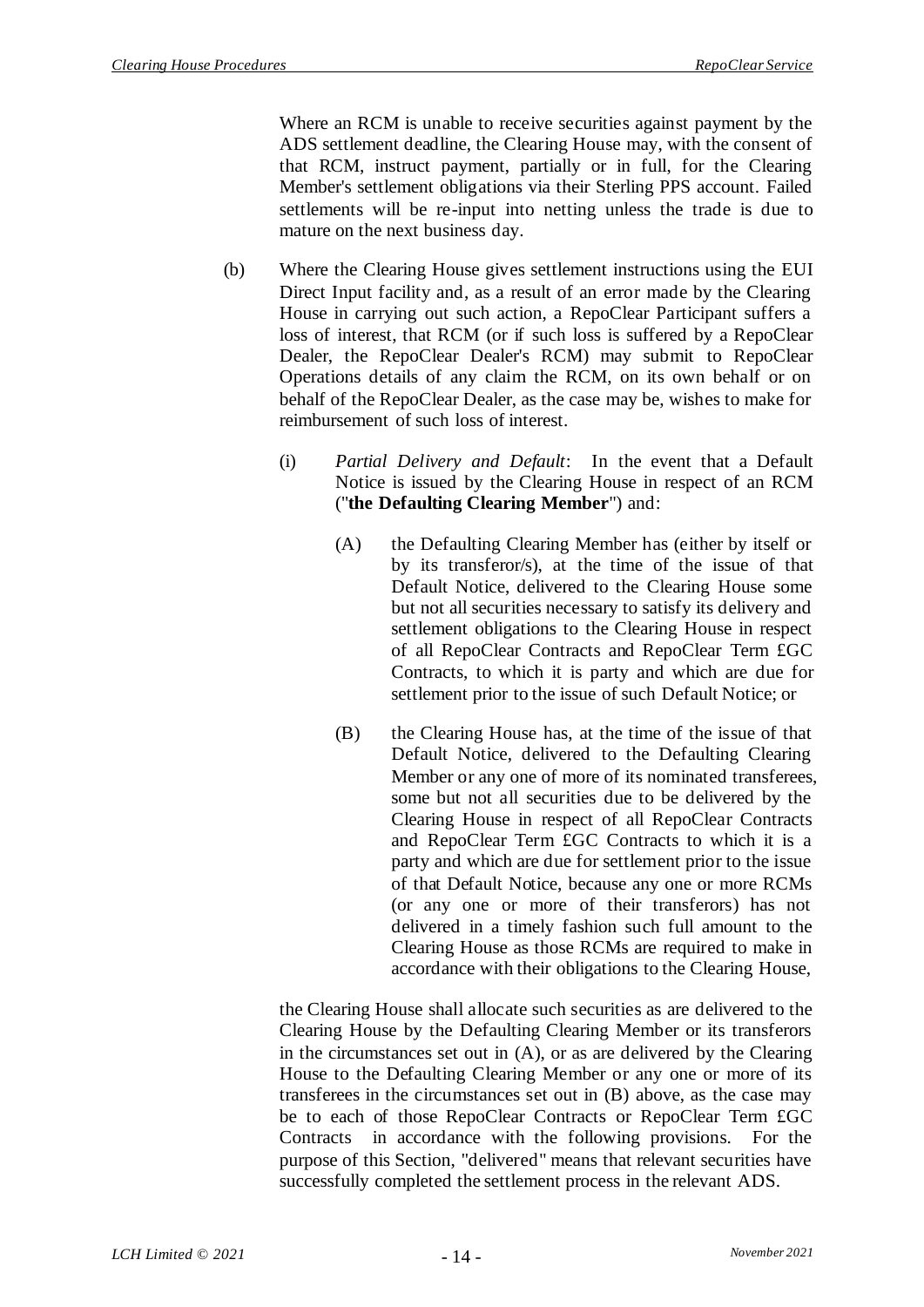Delivered securities will be allocated by the Clearing House to each such registered RepoClear Contract or RepoClear Term £GC Contract, as the case may be, pro rata as explained in the examples set out below.

For example, if the Defaulting Clearing Member has been advised that a net amount of 5,000 is due from it but only delivers 2,500 (by itself or by any one or more of its nominated transferors), then such delivery will be deemed by the Clearing House to satisfy only 50% settlement in respect of each such registered RepoClear Contract or RepoClear Term £GC Contract. Similarly, if the Defaulting Clearing Member has been advised that a net amount of 5,000 is due to be delivered to it by the Clearing House, but only 2,500 can be delivered, as described above, then such delivery will be deemed by the Clearing House to satisfy only 50% settlement in respect of each such registered RepoClear Contract.

Where the Defaulting Clearing Member has one or more RepoClear Dealers, then such pro rata allocations will be made in respect of the net amount of securities due to or from the Defaulting Clearing Member as the case may be in respect of RepoClear Contracts or RepoClear Term £GC Contracts arising from its own trading activities ("**the RCM Trading Activities**") and separate pro rata allocations will be made in respect of each net amount of securities due in respect of RepoClear Contracts or RepoClear Term £GC Contracts arising from the trading activities of each of its RepoClear Dealers ("**the RepoClear Dealer Trading Activities**"). For example, if a net amount of 4,000 is due from that RCM in respect of the RCM Trading Activities, and a net amount of 2,000 from RepoClear Dealer "A" and 1,000 in respect of RepoClear Dealer "B's" respective RepoClear Dealer Trading Activities, (making a total due of 7,000) and the RCM delivers 2,000, RepoClear Dealer A delivers 2,000, and RepoClear Dealer B delivers 500, (making a total of 4,500 delivered) then the following pro rata allocation will be made by the Clearing House: each of the RepoClear Contracts arising from the RCM Trading Activities will be deemed to have been settled to the extent of 50%; each RepoClear Contract arising from RepoClear Dealer A Trading Activities will be deemed fully settled; and each RepoClear Contract arising from RepoClear Dealer B's Trading Activities, will be deemed to have been settled to the extent of 50%.

Such allocations are without prejudice to the Clearing House's powers under the Default Rules and the Clearing House may use any of its powers and take such steps as it deems fit under the Default Rules in respect of the Defaulting Clearing Member.

(c) *Failed cash settlements*: For cash only transfer messages where the Clearing House utilises the EUI Direct Input facility, the Clearing House will send a SWIFT message to EUI requesting a debit to the relevant cash account of the RCM (or RepoClear Dealer where it is acting as a transferor/transferee).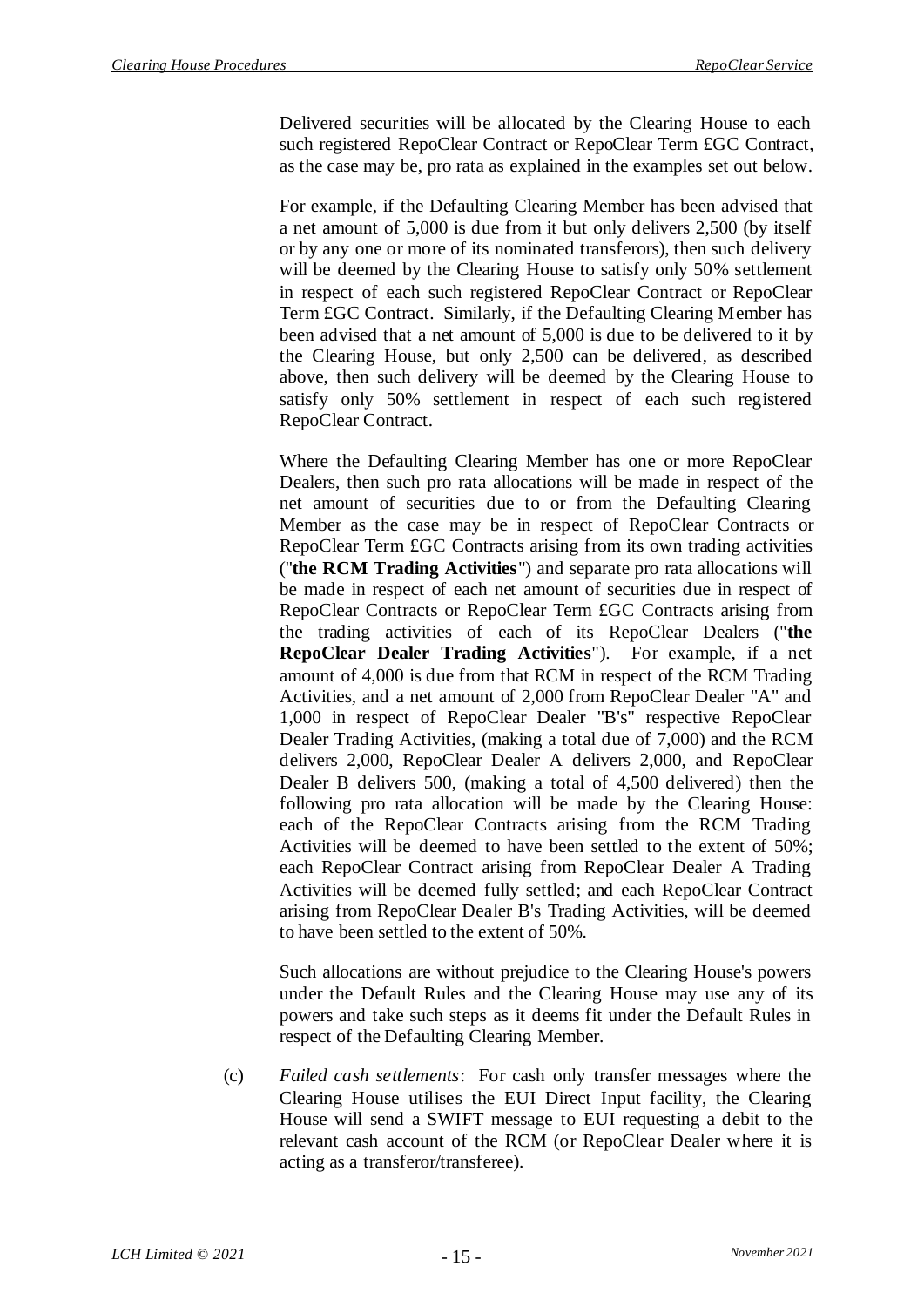*Cancellation of Original Settlement Obligations*: For RepoClear Eligible Securities settlement instructions will be cancelled where a partial settlement has been imposed in relation to a RepoClear Term £GC settlement.

RepoClear Participants' settlement instructions will have to be cancelled by both the Clearing House and the RepoClear Dealer.

1.4.5 *Coupon Transfer and Reporting*: Repo Trades and RepoClear Repo **Transactions** 

Where a coupon is payable on a bond, it is paid by the issuer, via the ADS, to the current holder (buyer) of the security. However, in a classic repo transaction, the coupon amount is due to the original seller and should be received on the date the coupon is paid. Therefore, the Clearing House will claim the amount from the Buying Clearing Member in respect of the security, and, subject to payment to the Clearing House by that Buying Clearing Member, the Clearing House will pay the coupon amounts to the Selling Clearing Member.

Some depositories acting on behalf of the bond issuer levy charges for the payment of coupons. In these circumstances, for classic repo transactions the Clearing House will claim the gross coupon from the Buying Clearing Member receiving the coupon payment from the depository, and, subject to payment to the Clearing House by that Buying Clearing Member, the Clearing House will then pay the gross coupon amount to the Selling Clearing Member.

Thus, the RCM receiving the coupon payment from the depository will bear the cost of any fees charged by the depository in relation to that coupon payment.

The Clearing House will pay or call coupon payment amounts via RCMs' PPS accounts on the day the coupon is due. Details of these amounts will be available in Clearing Member reporting.

All coupon payments in respect of RepoClear Contracts arising from RepoClear Repo Transactions or Repo Trades entered into by a RepoClear Dealer will be paid or called by the Clearing House via the PPS account of the RCM of that RepoClear Dealer.

#### **Bond Trades and RepoClear Bond Transactions**

Where:

- $\Box$ the record date of the bond is one day prior to payment date; or,
- $\Box$ the bond has an early record date and trades on a negative accrued interest basis up to the payment date,

the Clearing House will not handle coupon payments of cash trades, as they will be factored into the closing cash amounts.

## **Term £GC Trades**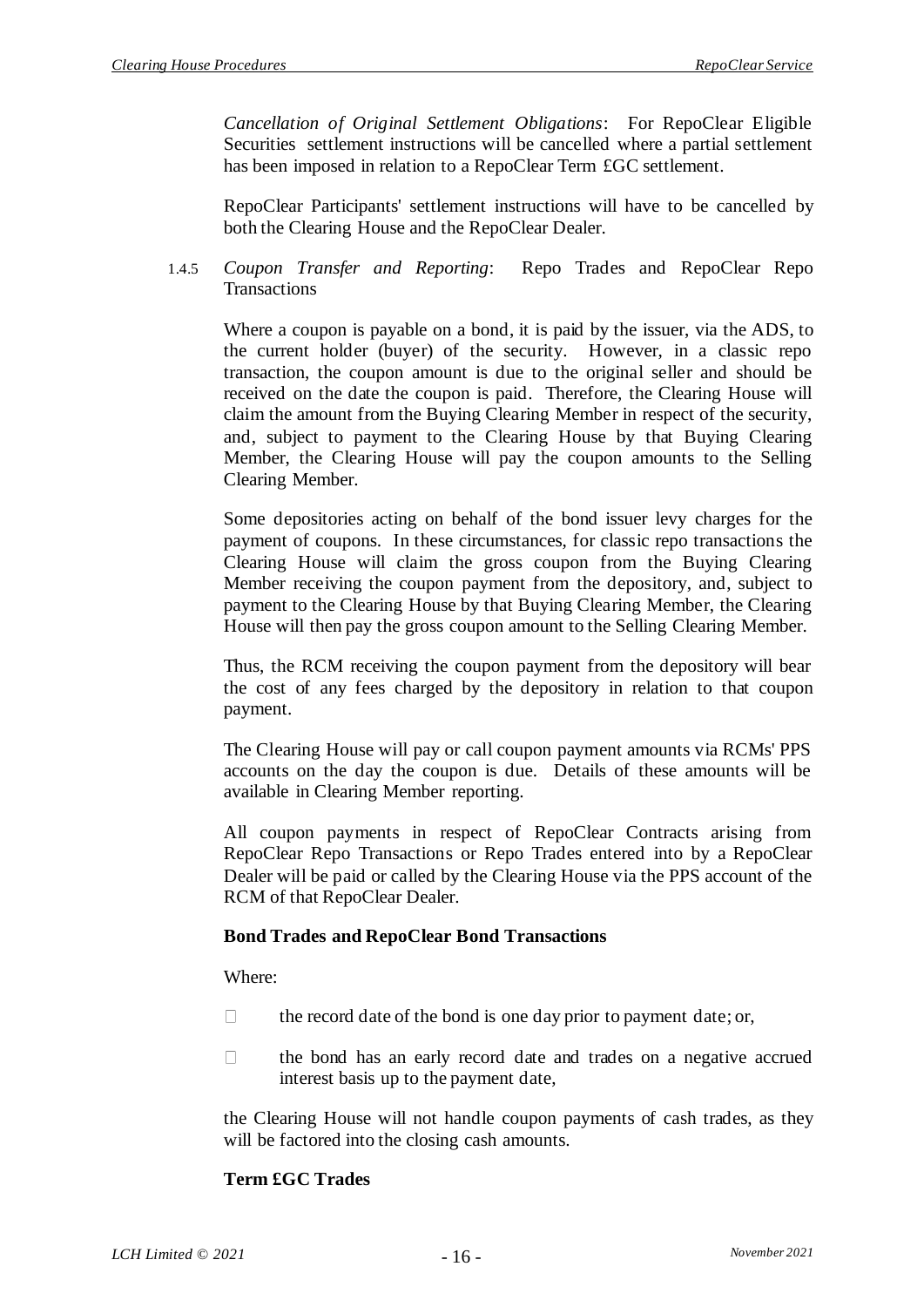No coupon realignment will be performed by the Clearing House in respect of Term £GC contracts.

1.4.6 *Insolvency or other default of an issuer*: RCMs (and RepoClear Dealers insofar as these Regulations and Procedures apply to them) are advised that their obligations, set out in this Rulebook and any other relevant agreements with the Clearing House including but not limited to obligations regarding settlement and delivery of RepoClear Eligible Securities, or Eligible Securities (as such term is used in the RepoClear Term £GC Contract Terms) as the case may be, shall endure notwithstanding any suspension of trading in such securities (including trading on any trading platform) and notwithstanding that the issuer of such securities passes a resolution or a court makes an order for the winding up of the issuer or a receiver, administrative receiver, administrator, trustee or similar officer is appointed in respect of all or any part of its undertaking, or the issuer enters into a composition or voluntary arrangement with or for the benefit of its creditors or any other event of a similar nature occurs.

Where for any reason (including but not limited to the making of any court, regulatory or administrative order in respect of an issuer or the making of an administration or winding up order or similar order in respect of an issuer) settlement of any RepoClear Eligible Securities or Eligible Securities (as such term is used in the RepoClear Term £GC Contract Terms) as the case may be is suspended by any ADS, the Clearing House may, in its discretion, cash settle any RepoClear Contract or RepoClear Term £GC Contract in such terms between the relevant RCMs (as Buyer and Seller) as it deems appropriate in the circumstances.

#### 1.5 **Proprietary Accounts and Client Accounts**

1.5.1 Proprietary Accounts

A RCM may request that the Clearing House opens one or more Proprietary Accounts in respect of its House Clearing Business.

Each Proprietary Account will map to two sub-accounts

- (a) a position account; and
- (b) a collateral account
- 1.5.2 Client Accounts
	- (a) Types of Client Account

Subject to Regulation 11 (*Client Clearing Business*) of the General Regulations and Section 1.12 (*[RepoClear Client Clearing](#page-26-0)*) below, a RCM may request that the Clearing House opens, in respect of its Client Clearing Business, one or more:

(i) Individual Segregated Accounts;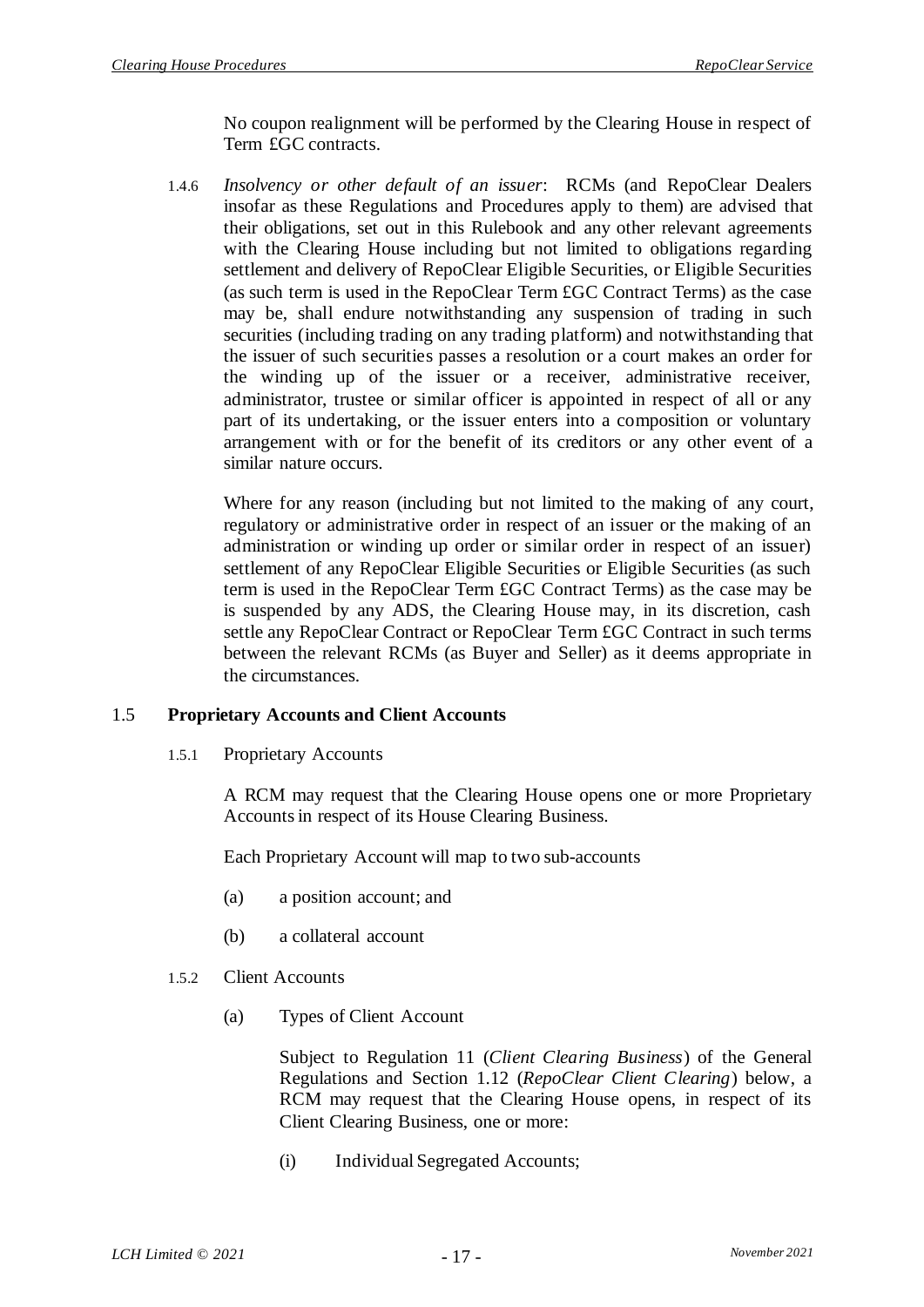- (ii) Identified Client Omnibus Net Segregated Accounts; and/or
- (iii) Affiliated Client Omnibus Net Segregated Accounts.
- (b) Each Client Account will map to two or more sub-accounts:
	- (i) one or more position accounts; and
	- (ii) a collateral account.

#### 1.6 **Position Accounts**

- 1.6.1 *Position-Keeping Accounts*: No distinction will be made in either Clearing Member Accounts or RepoClear Accounts between securities forming part of RepoClear Contracts arising from RepoClear Repo Transactions, RepoClear Bond Transactions, Bond Trades or Repo Trades and no distinguishing markers will be available in the RepoClear system to distinguish between such securities.
- 1.6.2 *Identification*: For identification purposes each RCM is assigned a unique three-character mnemonic. An RCM's position and financial information are further identified by a single character code: H for RepoClear Clearing House Business and C for RepoClear Client Clearing Business. The H account is obligatory, the C account will be used in respect of any RCM which engages in RepoClear Client Clearing Business. An RCM's RepoClear positions are also recorded within the RepoClear system in RepoClear Accounts.
- 1.6.3 *RepoClear Accounts*: The RepoClear system will provide position keeping accounts for RCMs. Each RepoClear Account must map to either a RCM's Proprietary Account or a Client Account.

A registered RepoClear Contract or RepoClear Term £GC Contract will be identifiable through Clearing Member Reporting by the code entered on the trade confirmation by the RepoClear Participant or by the ATS, where applicable. Each RepoClear Contract or RepoClear Term £GC Contract will also be assigned a unique trade identifier by the Clearing House. Clearing Member Reporting will allow RCMs to identify all RepoClear Contracts and RepoClear Term £GC Contracts registered in their name, and the submitting RepoClear Dealer, where applicable.

#### 1.7 **Collateral Accounts**

Clearing Member Accounts and Client Accounts have collateral accounts within them. These are, inter alia, used to record cash balances and securities/documentary credits. Information contained within a position-keeping account is consolidated with the associated collateral account, as follows:

1.7.1 *Relationship with Position-Keeping Accounts*

Position-Keeping Account Collateral Account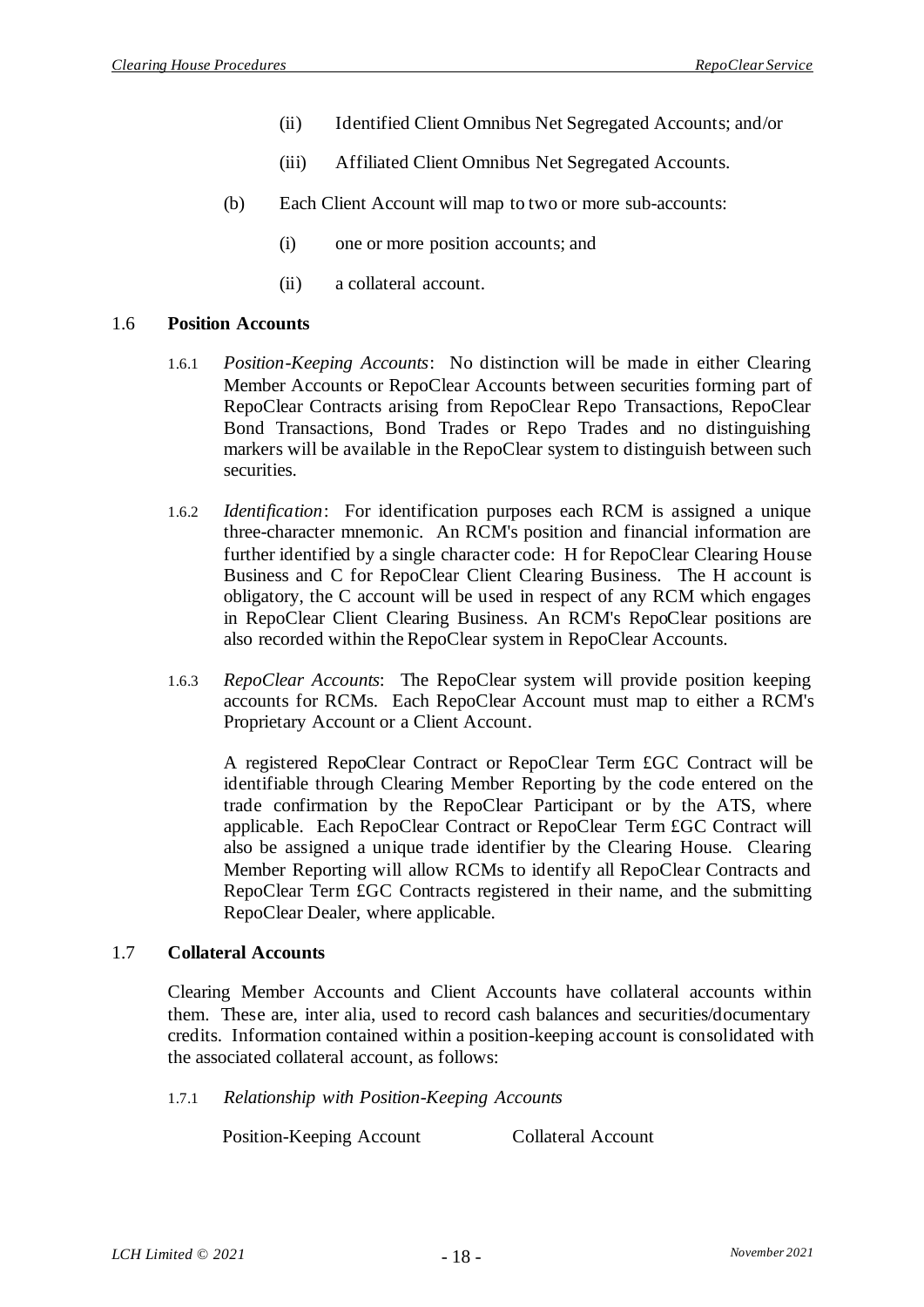- H House H
- C Client C

Each client "C" position-keeping account and the client "C" collateral account of a RCM may hold any number of segregated sub-accounts. Each Individual Segregated Account of the RCM will map onto one such segregated subaccount in the client "C" position-keeping account and one such segregated sub-account in the client "C" collateral account and each Omnibus Segregated Account will map onto one such segregated sub-account in the client "C" position-keeping account and one such segregated sub-account in the client "C" collateral account.

- 1.7.2 *Other Accounts*: The Clearing House may, at its discretion, open further accounts.
- 1.7.3 *Default Fund (DF) Account*: Each RCM's Default Fund Contribution is held on a separate account. In accordance with the Default Rules this account attracts a rate of interest as determined from time to time by the Clearing House. The Default Fund account code is F.

### 1.8 **Margin and Collateral**

Margin and Collateral requirements in respect of RepoClear positions are made up of three basic components:

- 1.8.1 Variation margin
- 1.8.2 Delivery margin
- 1.8.3 Initial margin

These three components are described below. Further detail on the margin and Collateral requirements in respect of RepoClear positions is available in the RepoClear Service Description. Technical questions should be directed to the Clearing House Risk Department at FLRrepoexchanges@lch.com

1.8.4 *Variation Margin*: Variation margin represents the change in the net present value (NPV) of a RepoClear Contract or RepoClear Term £GC Contract over a one day period (last RepoClear Opening Day minus current RepoClear Opening Day). All RepoClear Contracts and RepoClear Term £GC Contracts will be marked to market at least daily, in accordance with Regulation 24 (*Settlement and Revaluation: Clearing Process System*). Changes in the NPV of RepoClear Contracts and RepoClear Term £GC Contracts, based on the mark to market calculation, will be paid or received in cash, in the relevant currency of the Contract, on an assumed settlement basis.

With respect to RepoClear Term £GC Contracts, variation margin based on the mark to market calculation, will be calculated for the repo interest only, and Collateral in respect of the variation margin obligations will be transferred to or from the Clearing House in cash on a daily basis in the currency of the relevant RepoClear Term £GC Contract on an assumed settlement basis.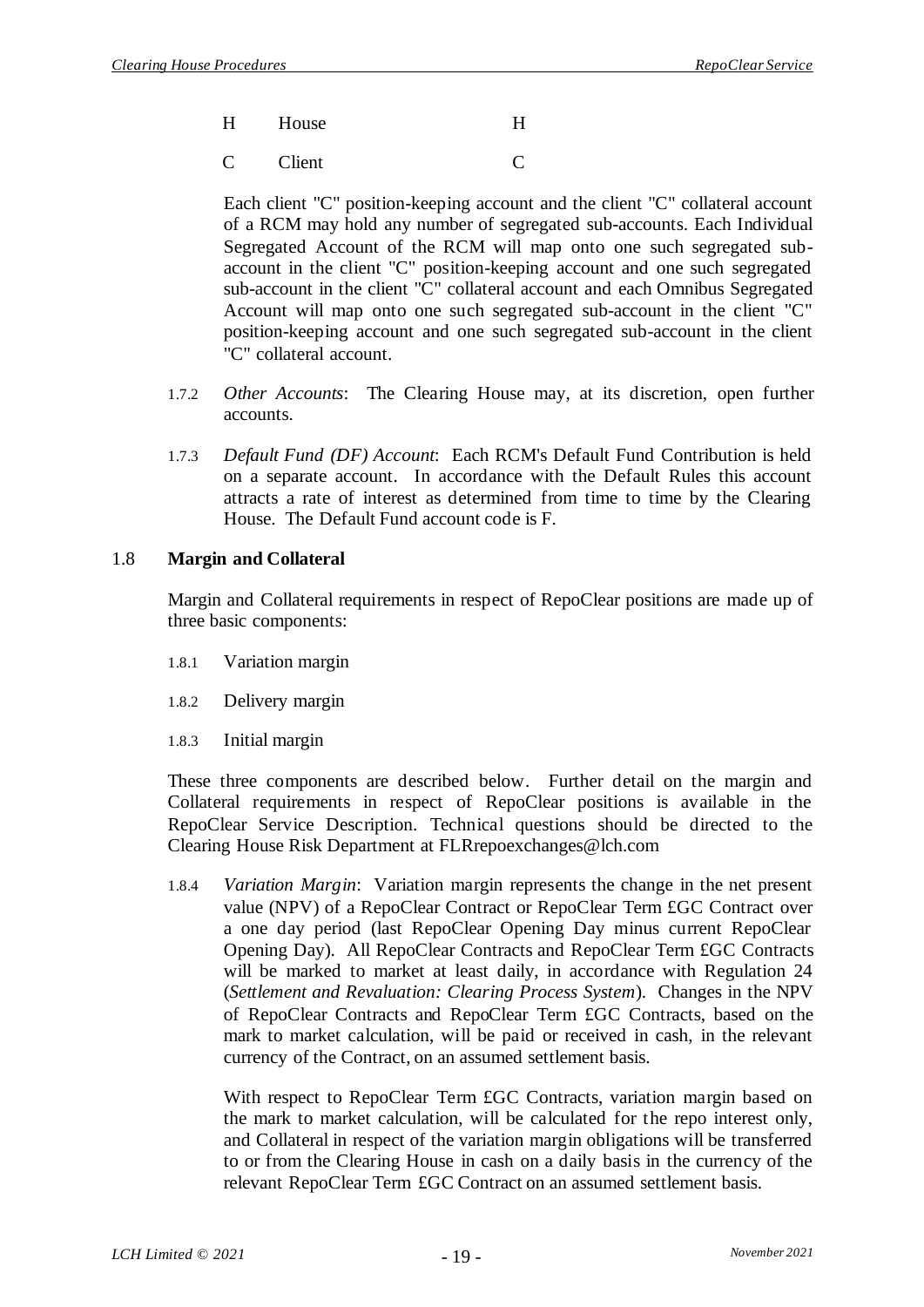Separate variation margin calculations are performed for a Clearing Member's Proprietary Account and for each "C" Client Account which is a sub account of a RCM's Client Account. No offset between the "C" and the "H" accounts is allowed and, except pursuant to a Cross-ISA Client Excess Deduction, no offset is allowed between any Client Accounts.

- (a) *Price Alignment Interest*: The payment of Collateral in respect of variation margin (the change in NPV) on a daily basis would potentially distort the pricing mechanisms for RepoClear Contracts and RepoClear Term £GC Contracts cleared through the Clearing House. In order to minimise the impact of the variation margin obligation, the Clearing House will, for each RCM, either charge interest on cumulative amounts received by the RCM in respect of variation margin obligations or pay interest on cumulative amounts paid.
- 1.8.5 *Delivery Margin – RepoClear Contracts only*: Delivery margin is designed to protect the Clearing House against the possible losses caused by the different timings of the payments of variation margin and the settlement of positions in the event of an RCM failing to deliver bonds or in the event of an RCM default.

Delivery margin will be calculated based on cumulative variation margin by delivery. If an RCM is long cumulative variation margin on a net settlement position in a security for settlement on day 's', it will be called for delivery margin equal to the cumulative variation margin on s-2.

If on the other hand, an RCM is short cumulative variation margin on a net settlement position in a security for settlement on day 's', it will be called for delivery margin equal to the cumulative variation margin on s-1. Delivery margin will not be called in respect of RepoClear Term £GC Contracts.

1.8.6 *Initial Margin*: The Clearing House requires RCMs to transfer Collateral in respect of the initial margin obligation to the Clearing House. Expected Shortfall will be used to calculate initial margin requirements for RepoClear Contracts and RepoClear Term £GC Contracts.

Separate initial margin calculations are performed for a Clearing Member's Proprietary Account and for each "C" Client Account which is a sub account of a RCM's Client Account. No offset between the "C" and the "H" accounts is allowed and, except pursuant to a Cross-ISA Client Excess Deduction, no offset is allowed between any Client Accounts.

- (a) *Margin Parameters*: RCMs will be notified by the Clearing House of alterations to margin parameters no later than the RepoClear Opening Day before calls are made based on the new parameters.
- <span id="page-21-0"></span>(b) *Expected Shortfall* General information on Expected Shortfall including the Clearing House's Margin Advisor and RepoCalc may be obtained by phoning +44 (0)20 7426 6338. Technical questions should be directed to the Clearing House Risk Department atFLRrepoexchanges@lch.com .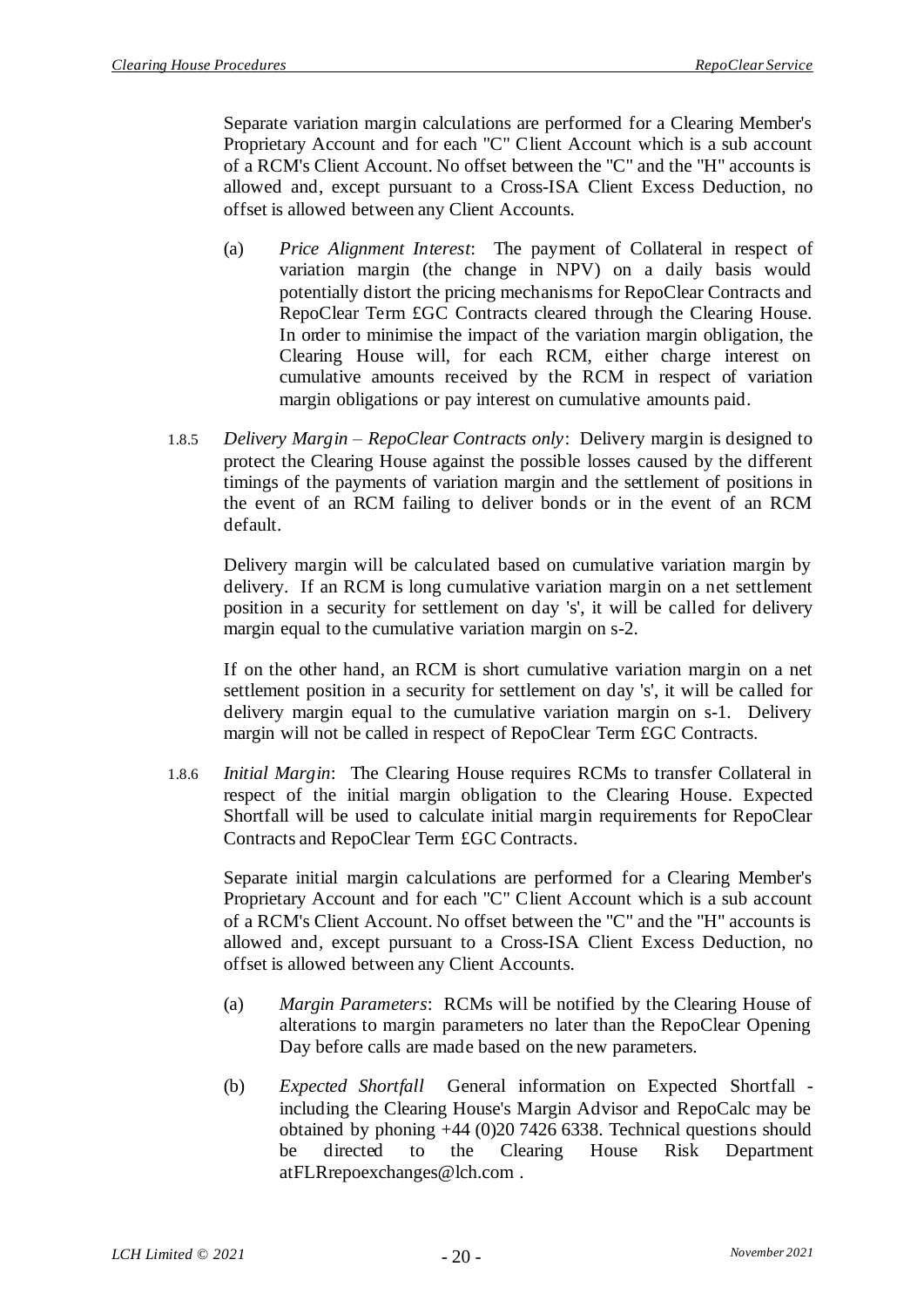1.8.7 *Intra-day Margin Calls*: In accordance with the Regulations, the Clearing House is entitled to make additional margin calls for payment the same day (intra-day margin calls) where it is considered necessary. To the extent that additional Collateral may be required, intra-day margin calls result in a request for cash Collateral via the PPS.

### <span id="page-22-1"></span>1.9 **Notifications to the Clearing House regarding activities of Repoclear Dealers**

- 1.9.1 *Notification of transferor/transferee capacity*: Any notification by an RCM authorising a RepoClear Dealer to act as transferor/transferee as set out above in Section [1.1.7](#page-5-0) must be made in writing addressed to the Head of RepoClear Operations, and delivered to the Clearing House in accordance with Section [1.9.6](#page-25-0) (*Requirements for giving Notice*) below. Such notification must contain the name of the RCM, the name of the RepoClear Dealer (as it appears on the relevant RepoClear Dealer Clearing Agreement) and the date upon which such RepoClear Dealer may commence to act as transferor/transferee ("**the commencement date**"). It must be received by the Clearing House no less than 20 business days before the commencement date. The RepoClear Dealer's RCM must ensure that the Clearing House is advised of all relevant details regarding cash and securities accounts held by that RepoClear Dealer at relevant ADSs.
- 1.9.2 *Termination or suspension of transferor/transferee capacity*: An RCM may terminate or suspend such notification at any time, providing that it gives no less than 20 business days' written notice of such termination or suspension to the Clearing House in accordance with [1.9.6](#page-25-0) below. Any such notice must contain the name of the RCM, the name of the RepoClear Dealer (as it appears on the relevant RepoClear Dealer Clearing Agreement) and the date upon which termination or suspension is to become effective. Where any such notice is one requesting suspension it shall identify the period of time for which such suspension is sought.
- <span id="page-22-0"></span>1.9.3 *Authorisation of a RepoClear Dealer to trade on an approved Automated Trading System*: Any RCM wishing to authorise a RepoClear Dealer (with whom it has entered into a RepoClear Dealer Clearing Agreement with the Clearing House) to trade on any one or more approved ATSs (see Section [1.3.1](#page-7-0) (*Approved Trade Matching Systems (ATMS's) and Automated Trading Systems (ATS's)*) above must do so in writing addressed to the Head of RepoClear Operations. Such written authorisation must be delivered to the Clearing House in accordance with Section [1.9.6](#page-25-0) (*Requirements for giving notice*) below and received by the Clearing House no less than 2 business days before the earliest date referred to in paragraph [\(e\)](#page-23-0) of Section [1.9.3](#page-22-0) (*Authorisation of a RepoClear Dealer to trade on an approved Automated Trading System*) below and must contain the following particulars:
	- (a) Name of the RCM.
	- (b) Name of the RepoClear Dealer as it appears on the relevant RepoClear Dealer Clearing Agreement.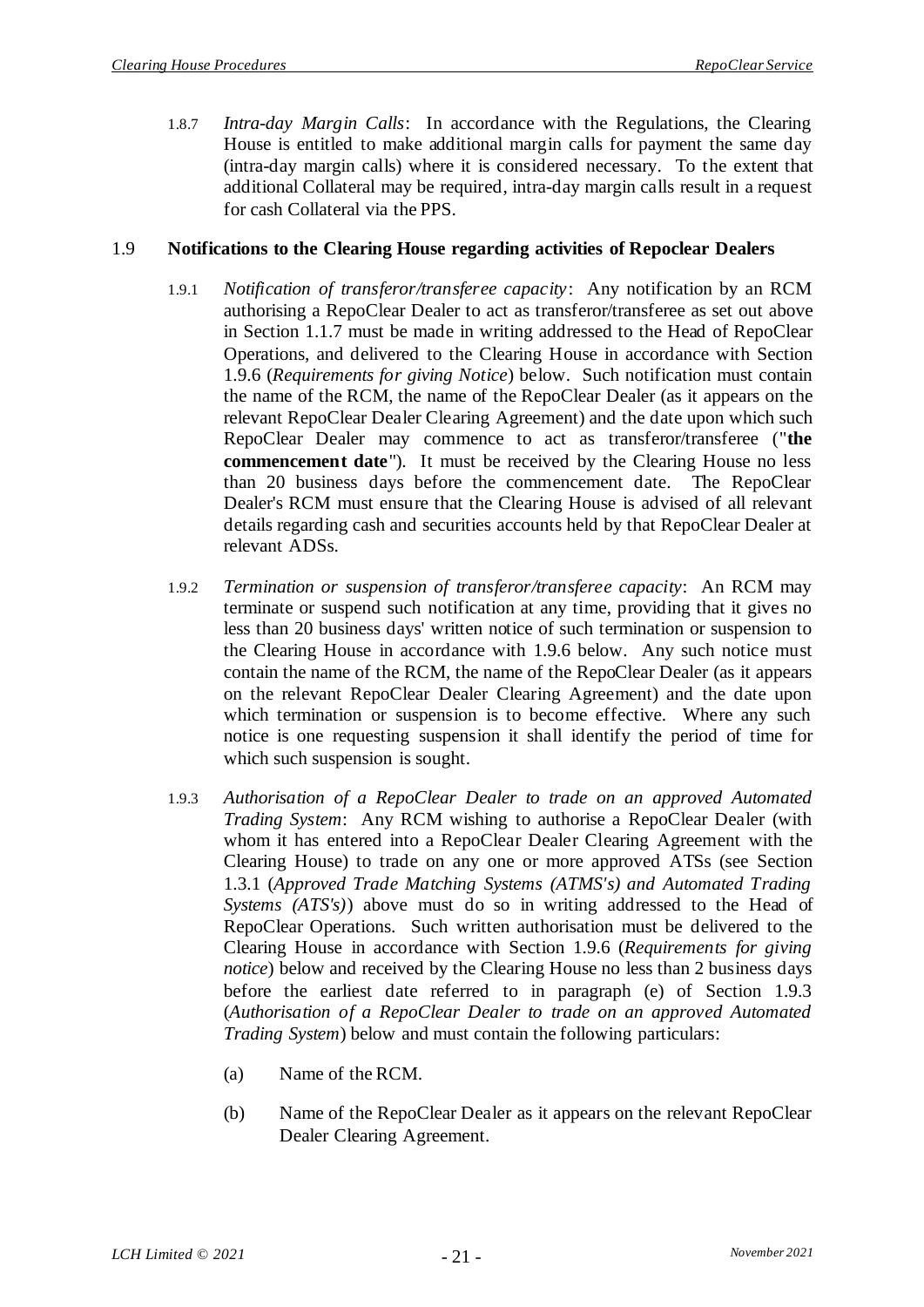- (c) Email address of the RepoClear Dealer to which confirmation of receipt of any notice of termination (see [1.9.4](#page-23-1) below) is to be given by the Clearing House.
- (d) Name of each ATS on which the RepoClear Dealer is authorised to trade.
- <span id="page-23-0"></span>(e) Date upon which the RepoClear Dealer may commence to trade on each identified ATS.
- (f) Settlement account and cash account details for the RepoClear Dealer for ADSs, including agent details if appropriate.

Such authorisation shall remain valid and in effect until such time as the RepoClear Dealer's RCM gives notice of termination in accordance with Section [1.9.4](#page-23-1) (*Termination of authorisation to trade on an approved Automated Trading System*) below.

- <span id="page-23-1"></span>1.9.4 *Termination of authorisation to trade on an approved Automated Trading System*: An authorisation given in accordance with Section [1.9.3](#page-22-0) (*Authorisation of a RepoClear Dealer to trade on an approved Automated Trading System*) above may be terminated by the RCM in accordance with the following procedural and other requirements:
	- (a) A notice of termination may be given at any time but must be given in writing addressed to the Head of RepoClear Operations, at the Clearing House, in accordance with Section [1.9.6](#page-25-0) (*Requirements for giving notice*) below.
	- (b) Such notice of termination must contain the name of the requesting RCM, the name of the RepoClear Dealer as it appears on the relevant RepoClear Dealer Clearing Agreement, the name of each ATS in respect of which authorisation is being terminated, a fax or email address to which confirmation of receipt of such notice may be sent by the Clearing House to the RCM and must be signed by a person authorised by the RCM to give such notice.
	- (c) Any such notice given to the Clearing House on a business day for the RepoClear service shall be effective one hour after confirmation of receipt of such notice has been given by the Director, Business Operations, to the RCM at the fax number or email address specified in the notice, and to the RepoClear Dealer at the fax or email notified to the Clearing House by the RCM for such purpose in accordance with Section [1.9.3](#page-22-0) (*Authorisation of a RepoClear Dealer to trade on an approved Automated Trading System*).
	- (d) Any such notice to terminate given to the Clearing House on a day which is not a business day for the RepoClear service shall become effective one hour after the commencement of the RepoClear service on the next following business day.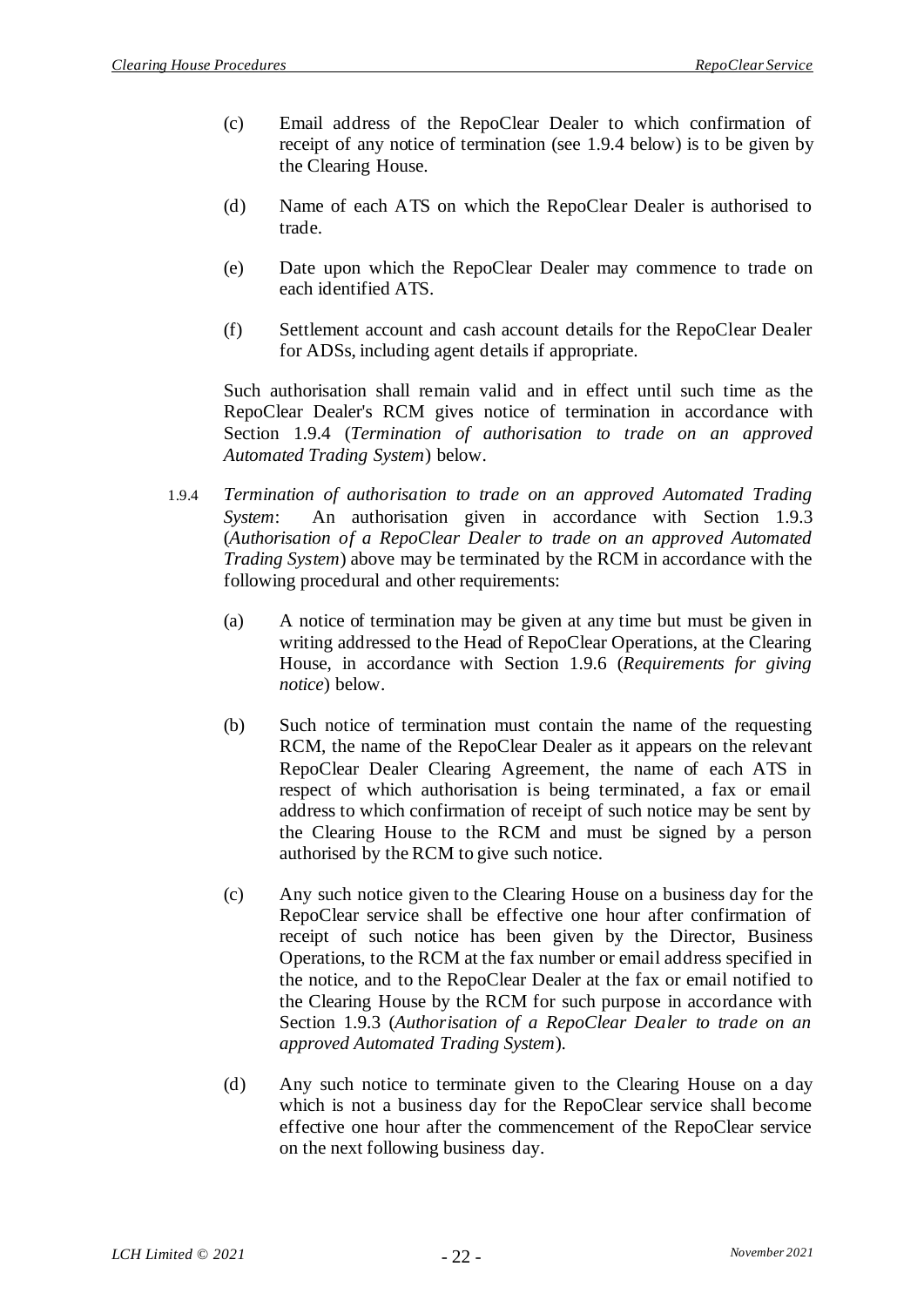- (e) The Clearing House may rely on any such written notice to terminate which reasonably appears to the Clearing House to be given by an RCM without the need for the Clearing House to make any checks or carry out any verification regarding the origin or authenticity of such a request. The Clearing House shall be under no obligation to inquire into the authority of the signatory of any such written notice or to inquire into the reasons for giving any such notice.
- (f) Following receipt of any such notice the Clearing House will notify all RepoClear Dealers and RCMs that the RepoClear Dealer identified in such notice is no longer able to submit RepoClear eligible trades to the Clearing House for registration. Any failure by the Clearing House to give such notice shall not invalidate the termination.
- <span id="page-24-0"></span>1.9.5 *Request from an RCM or RepoClear Dealer to trade GC Baskets*: Any RCM wishing to trade in any Eligible GC Basket must first obtain the Clearing House's permission. Any RepoClear Dealer wishing to trade in any Eligible GC Basket must also obtain the Clearing House's prior permission and such request for permission must be submitted to the Clearing House by that RepoClear Dealer's RCM. Such request must, in either instance, be addressed to the Director, RepoClear and delivered to the Clearing House in accordance with Section [1.9.6](#page-25-0) (*Requirements for giving notice*) below.

A request for permission must be received by the Clearing House no less than 20 Business Days before the earliest date referred to in paragraph [\(c\)](#page-24-1) of Section [1.9.5](#page-24-0) (*Request from an RCM or RepoClear Dealer to trade GC Baskets*) below and must contain the following particulars:

- (a) Name of the RCM or RepoClear Dealer, as the case may be, as it appears on the relevant RepoClear Dealer Clearing Agreement.
- (b) Email address of the RCM or RepoClear Dealer to which confirmation of receipt of any notice of termination (see Section [1.9.6](#page-25-0) (*Requirements for giving notice*) below) is to be given by the Clearing House.
- <span id="page-24-1"></span>(c) Date upon which the RCM or RepoClear Dealer wishes to commence to trade in the relevant Eligible Term £GC Basket.
- (d) Name of each basket for which permission is sought.
- (e) Confirmation of applicable settlement arrangements in respect of each Eligible Term £GC Basket, for which permission is sought.

The Clearing House will give such permission in respect of each GC Basket requested, providing that it is satisfied that appropriate settlement arrangements, meeting the Clearing House's requirements, can be put in place in respect of the settlement of all securities eligible for allocation in each such GC Basket. Such authorisation shall remain in place until terminated by the Clearing House.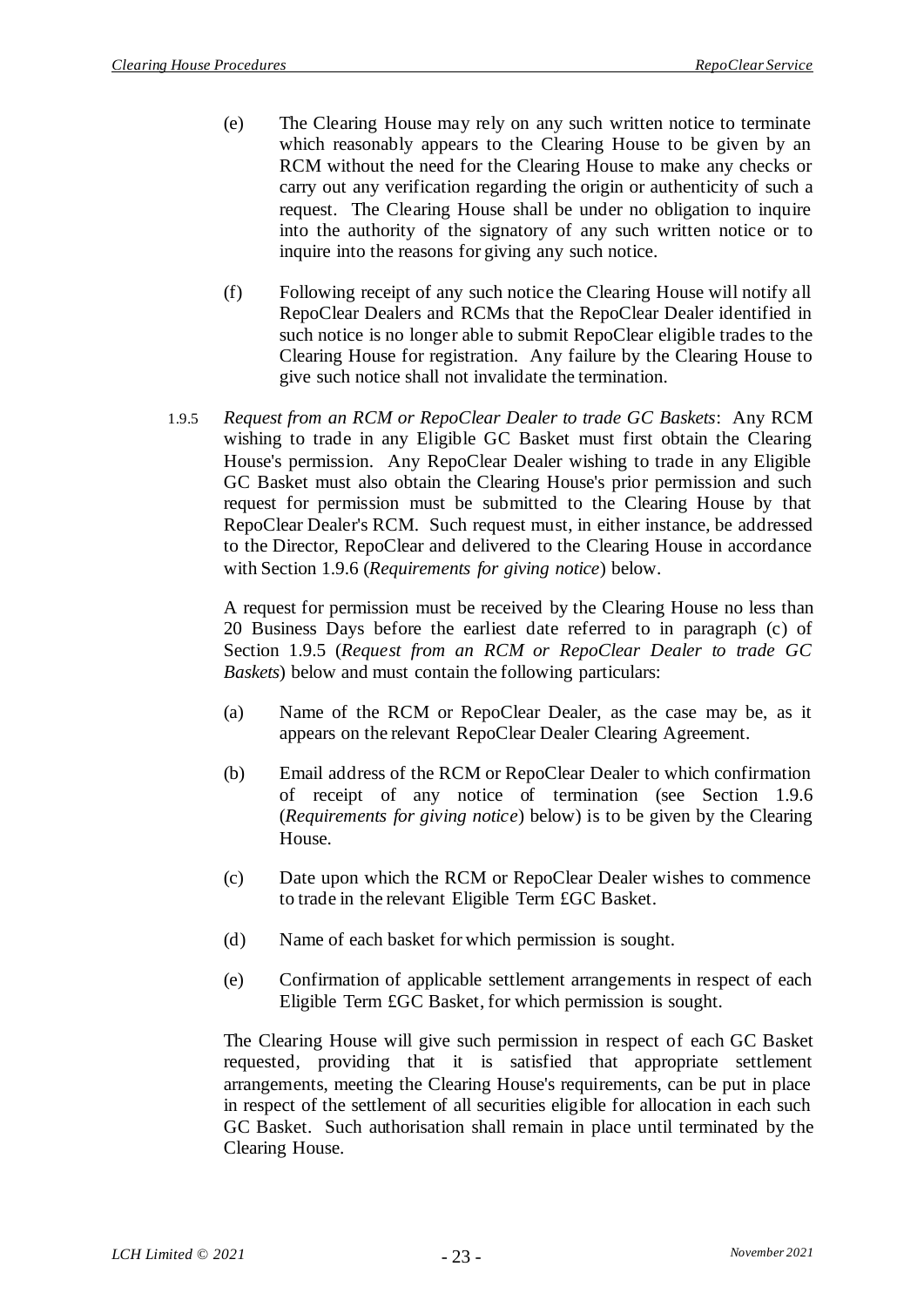Any trade in a GC Basket which would otherwise be eligible for registration by the Clearing House will be rejected by the Clearing House if either of the RepoClear Participants participating in such trade has not previously been authorised by the Clearing House in respect of that GC Basket or if such an authorisation has been withdrawn by the Clearing House or by a RepoClear Dealer's RCM.

<span id="page-25-0"></span>1.9.6 *Requirements for giving notice*: Where any notification, authorisation or notice is to be given by an RCM under this Section [1.9](#page-22-1) or is to be given by an RCM in order to terminate any RepoClear Dealer Clearing Agreement, such notice shall be given in writing and may be delivered by hand or sent by first class mail to the relevant addressee at the Clearing House, Aldgate House, 33 Aldgate High Street, London EC3N 1EA,.

## 1.10 **RepoClear Term £GC Product**

- 1.10.1 *Introduction*: This Section sets out additional provisions which apply to Eligible Term £GC Trades submitted either through an ATMS ("**RepoClear Term £GC Transaction**") or through an ATS ("**RepoClear Term £GC Trade**").
- 1.10.2 *Registration of Eligible Term £GC Trades*: Details of the Term £GC Baskets are set out in the Product Specific Contract Terms and Eligibility Criteria Manual as published on the Clearing Member Portal from time to time.
- 1.10.3 *Netting and Allocation Process*: Following the registration deadline time on each Term £GC business day, the Clearing House instructs EUI of:
	- $\Box$ The net cash position with respect to repo interest due for settlement on the next Term £GC business day for each RepoClear Participant in respect of all relevant Term £GC Basket trades to be settled.
	- $\Box$ The net position due for settlement on the current business day for each RepoClear Participant in respect of each Term £GC Basket to be settled. Details of the instructions are made available to the RepoClear Participant via the Clearing Member portal.
	- $\Box$ Allocation of specific securities occurs automatically by means of the Term DBV process operated by EUI pursuant to its rules and procedures. Securities are allocated by EUI and the Clearing House has no responsibility for such allocation. In order to ensure the smooth return of collateral, the RepoClear Participant who receives the allocated securities should not on-deliver securities received through settlement of Term £GC Basket positions outside of the EUI Term DBV service.
- 1.10.4 *Eligibility of Bonds for allocation to Eligible Term £GC Trades*: Securities eligible for allocation to trades in the Term £GC Basket ISIN are defined on the Clearing Member Portal. Definition is by reference to a EUI UBG Class. However, if new securities are added to the EUI UBG Class that do not fit the risk profile desired by the Clearing House of the Term £GC Basket, the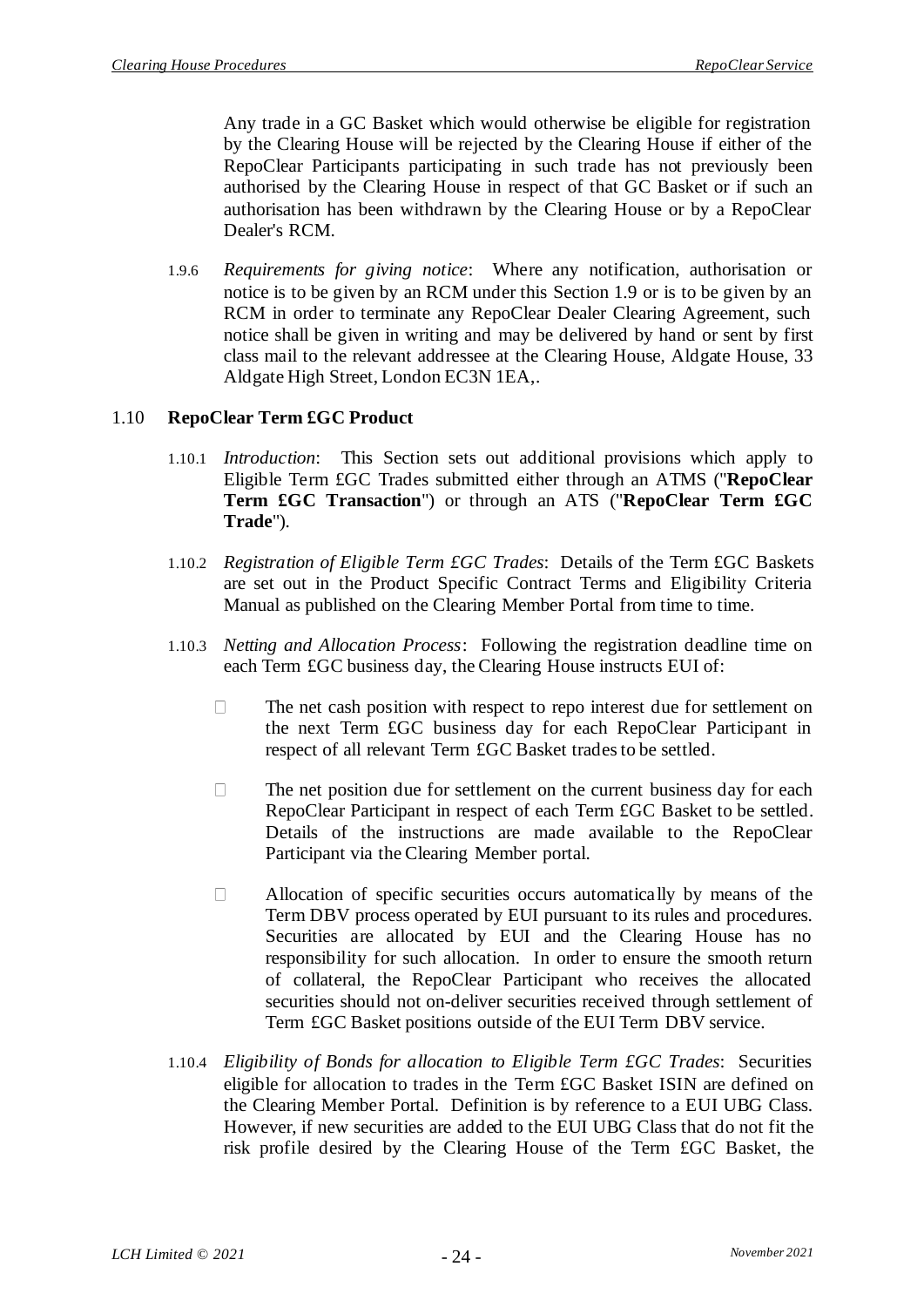Clearing House may exclude such securities from the Term £GC Basket definition.

Where the Clearing House excludes any such securities, details will be posted on the Clearing Member Portal.

### 1.11 **Default Management**

- 1.11.1 *RepoClear Contributions*: RepoClear Contributions are payable in Pounds Sterling.
- 1.11.2 *Further Payments of RepoClear Contributions*: RepoClear Contributions will be called via PPS on the fourth business day of each month or otherwise pursuant to a determination of a RepoClear Contribution under the Default Rules.

Excess RepoClear Contribution amounts due to RepoClear Clearing Members following a RepoClear Determination Date will (subject to the Default Rules) be repaid to RepoClear Clearing Members PPS accounts on the fourth business day immediately following such RepoClear Determination Date.

Interest on RepoClear Contributions will be paid to RepoClear Clearing Members' PPS accounts on the fifth business day of each month in respect of the "**interest accrual period**" occurring immediately prior to each such business day. Interest is calculated in respect of each "**interest accrual period**", which commences on (and includes) the fourth business day of each month (each, a "**RepoClear Reset Day**") and ends on (and includes) the calendar day immediately before the next RepoClear Reset Day. Notwithstanding the preceding paragraphs, if the rate of interest payable on RepoClear Contributions is negative, interest shall be payable by RepoClear Clearing Members to the Clearing House.

1.11.3 *Loss Distribution Charges*: Loss Distribution Charges called under the Default Rules shall be Pounds Sterling.

## <span id="page-26-0"></span>1.12 **RepoClear Client Clearing**

.

#### 1.12.1 *RepoClear Client Clearing – Ancillary Documentation*

- (a) *Security Deed*: Unless specified otherwise by the Clearing House, a RepoClear Clearing Member must enter into a Security Deed in respect of its Clearing Clients in relation to amounts due to it from the Clearing House pursuant to the Client Clearing Annex. Further information in relation to such Security Deed is prescribed by the Clearing House from time to time and published on the Clearing House's website.
- (b) *Prescribed Language and End-User Notice*: Pursuant to the Clearing House's General Regulations, each RepoClear Clearing Member is required to ensure that it includes certain language in its agreement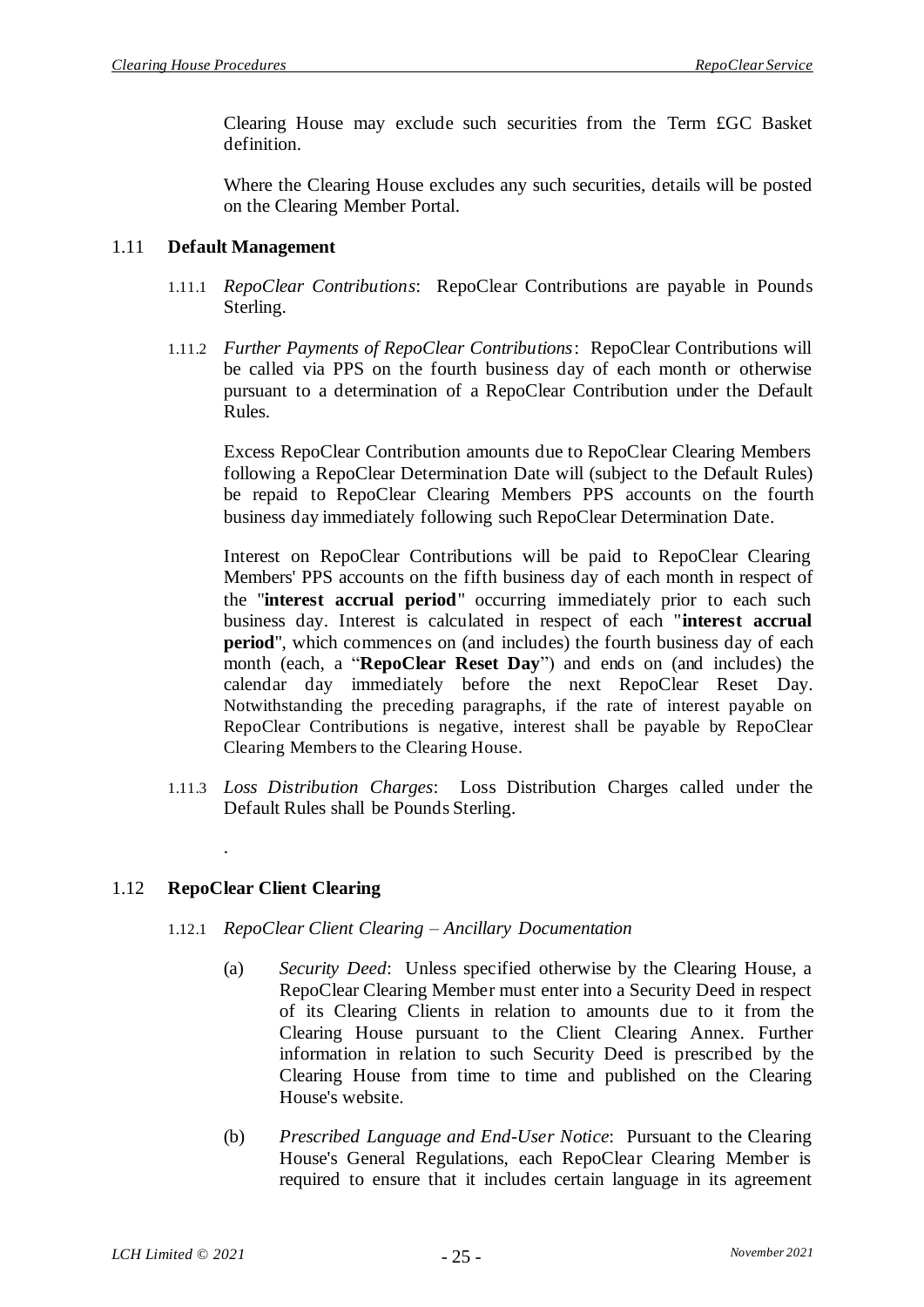with its RepoClear Clearing Client (the "**Clearing House Prescribed Language**"). The Clearing House Prescribed Language is shown at Schedule 1 of Section 1 of the Procedures.

- <span id="page-27-0"></span>1.12.2 *Transfer of RepoClear Contracts and RepoClear Term £GC Contracts between Client Accounts and Proprietary Accounts*
	- (a) If at any time an early termination date (howsoever described) occurs in respect of one or more of the transactions between a RepoClear Clearing Member and a RepoClear Clearing Client in respect of which such RepoClear Clearing Member is a party to Related RepoClear Contracts or RepoClear Term £GC Contract and, at the time of such early termination date, the relevant RepoClear Clearing Member is not a Defaulter, the relevant RepoClear Clearing Member may instruct the Clearing House to transfer the relevant Related RepoClear Contracts or Related RepoClear Term £GC Contracts from its Client Account to its Proprietary Account.
	- (b) For the purposes of this Section [1.12.2](#page-27-0) a "**Related RepoClear Contract**" means, in respect of a transaction between a RepoClear Clearing Member and a RepoClear Clearing Client which has been terminated on an early termination date, the open position represented by the RepoClear Contract entered into with the Clearing House by such RepoClear Clearing Member on behalf of the relevant RepoClear Clearing Client on equal and opposite terms to such transaction.

For the purposes of this Section [1.12.2](#page-27-0) a "**Related RepoClear Term £GC Contract**" means, in respect of a transaction between a RepoClear Clearing Member and a RepoClear Clearing Client which has been terminated on an early termination date, the open position represented by the RepoClear Term £GC Contract entered into with the Clearing House by such RepoClear Clearing Member on behalf of the relevant RepoClear Clearing Client on equal and opposite terms to such transaction.

- (c) A transfer pursuant to this Section 1.12.2 will be subject to receipt by the Clearing House of the following:
	- (i) a copy of the notice from the relevant RepoClear Clearing Member to the relevant RepoClear Clearing Client designating the relevant early termination date or, if such early termination date has occurred automatically, evidence of the relevant event of default or termination event;
	- (ii) a copy of a notice served by the relevant RepoClear Clearing Member on the relevant RepoClear Clearing Client alerting that RepoClear Clearing Client of its intention to request a transfer of the relevant Related RepoClear Contracts or Relevant RepoClear Term £GC Contracts pursuant to this Section [1.12.2;](#page-27-0) and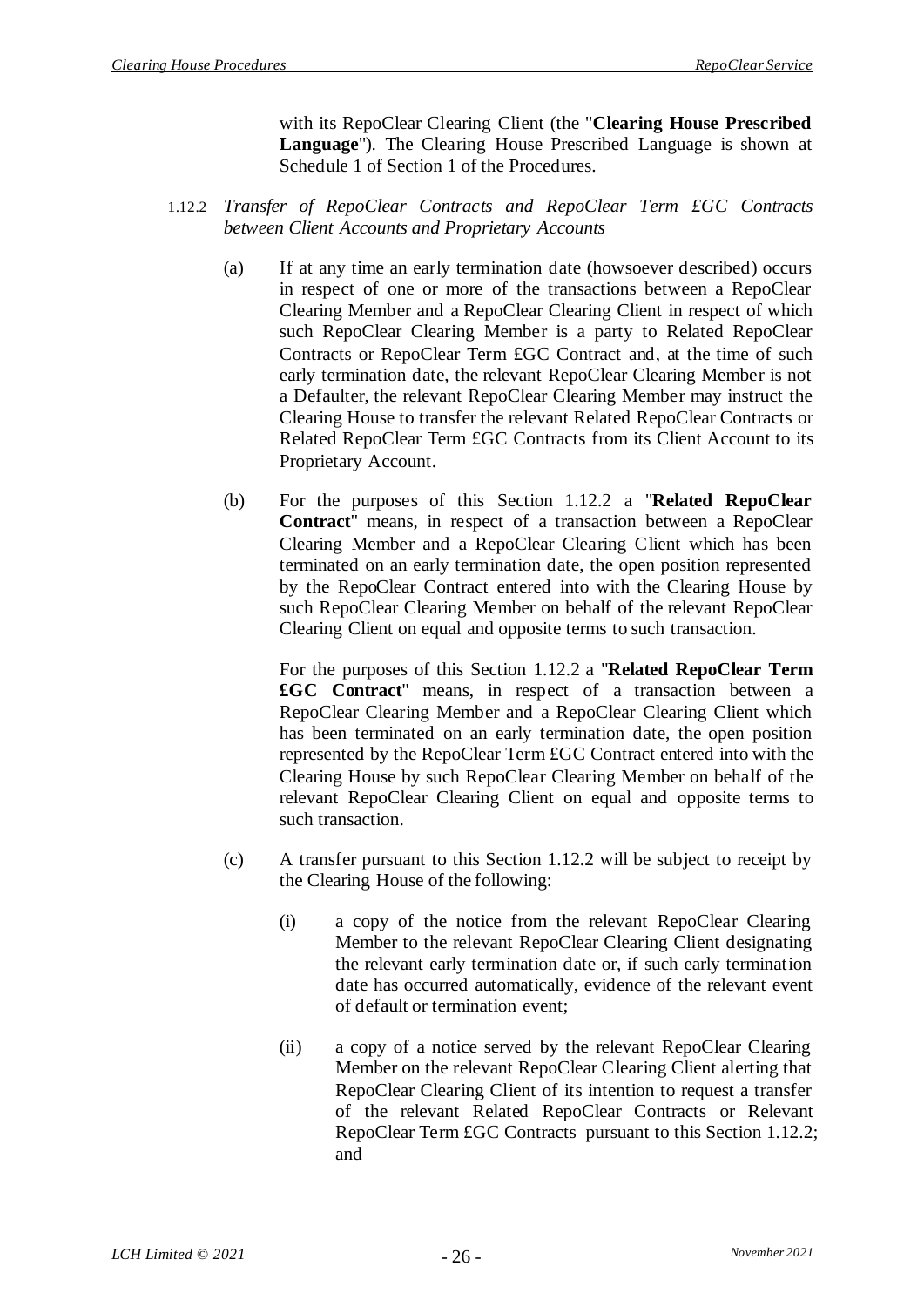- (iii) an indemnity from the relevant RepoClear Clearing Member in a form suitable to the Clearing House
- (d) The Clearing House will usually arrange a transfer of Related RepoClear Contracts or Related RepoClear Term £GC Contracts within 24 hours of receipt (to the extent applicable) of the documents listed in paragraphs (i) to (iii) above, unless such transfer is contested by the relevant RepoClear Clearing Client.
- <span id="page-28-0"></span>(e) In any other circumstance not covered by [1.12.2,](#page-27-0) a RepoClear Clearing Member may only instruct the Clearing House to transfer a RepoClear Contract or RepoClear Term £GC Contract from its Client Account to its Proprietary Account in circumstances where the Clearing House has received from the RepoClear Clearing Member:
	- (i) evidence of the relevant RepoClear Clearing Client's consent to such transfer in a form suitable to the Clearing House; and
	- (ii) an indemnity in a form suitable to the Clearing House.

<span id="page-28-1"></span>The Clearing House will usually arrange a transfer of any RepoClear Contract or RepoClear Term £GC Contracts to be transferred pursuant to this Section 1.12.2(e) within 24 hours of receipt (to the extent applicable) of the documents listed in sub-Sections [\(i\)](#page-28-0) and [\(ii\)](#page-28-1) above, unless such transfer is contested by the relevant RepoClear Clearing Client.

1.12.3 *Backup Clearing Members*

A RepoClear Clearing Client may, at any time, appoint one or more Backup Clearing Member(s) in respect of the RepoClear Service, for the purpose of porting RepoClear Contracts or RepoClear Term £GC Contracts entered into by a RepoClear Clearing Member on its behalf and corresponding Account Balance(s), in accordance with the Client Clearing Annex.

A RepoClear Clearing Member agrees that the Clearing House is permitted, after the Default of such RepoClear Clearing Member, to disclose the Portfolio in respect of a Relevant Client Account and RepoClear Clearing Client of such RepoClear Clearing Member, to each Backup Clearing Member appointed by such RepoClear Clearing Client in respect of the RepoClear Service.

For the purposes of this Section 1.12.3:

(a) "**Portfolio**" means, in respect of a Relevant Client Account and a RepoClear Clearing Client (i) the Contract(s) recorded to the Relevant Client Account and entered into between the Defaulting RCM and the Clearing House, in respect of such RepoClear Clearing Client, (ii) the Account Balance(s) recorded to the Relevant Client Account and attributable to such RepoClear Clearing Client, and (iii) such other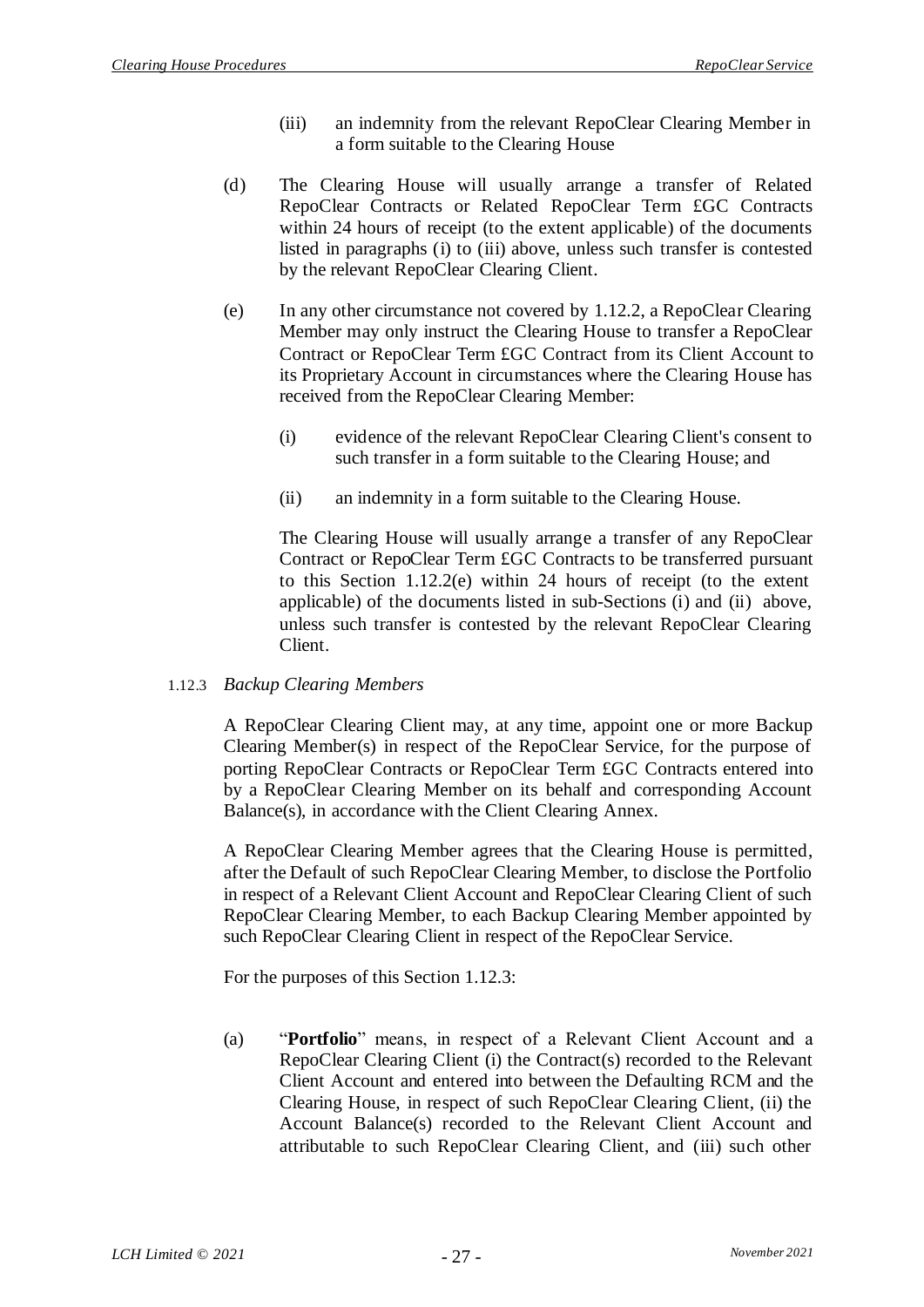related information as determined by the Clearing House in its sole discretion; and

(b) "**Relevant Client Account**" means, in respect of a Defaulting RCM and a RepoClear Clearing Client, a Client Account (i) in the RepoClear Service and in the name of such Defaulting RCM, and (ii) attributable to such RepoClear Clearing Client (and, as applicable, one or more other RepoClear Clearing Client(s)).

## <span id="page-29-1"></span>1.13 **Indirect Clearing**

- <span id="page-29-0"></span>1.13.1 In circumstances where an early termination date (howsoever described) occurs in respect of all of the transactions between a RepoClear Clearing Member and a RepoClear Clearing Client acting on behalf of Indirect Clearing Clients comprising an Indirect Omnibus Segregated Account in respect of which such RepoClear Clearing Member (i) is a party to Related RepoClear Contracts or RepoClear Term £GC Contracts and (ii) at the time of such early termination date, is not a Defaulting RCM, that RepoClear Clearing Member may instruct the Clearing House to take one of the following steps:
	- (a) in circumstances where (i) the RepoClear Clearing Member notifies a single Backup Client in respect of all of the relevant Indirect Clients and (ii) within such time as the Clearing House may determine of the receipt of the relevant instructions from the RepoClear Clearing Member, the Clearing House has received confirmation in writing from the Backup Client of its agreement to act as Backup Client in relation to the arrangement described in this paragraph [\(a\)](#page-29-0) (in such form as the Clearing House may require at the relevant time), transfer to the appointed Backup Client all of the open Related RepoClear Contracts and Related RepoClear Term £GC Contracts and the balance of the Collateral recorded by the Clearing House as being credited to the relevant Indirect Omnibus Segregated Account (a "**Client to Client Porting**");
	- (b) transfer the relevant Related RepoClear Contracts and Related RepoClear Term £GC Contracts from the relevant Indirect Omnibus Segregated Account to a new Omnibus Segregated Account opened within the Clearing House by the relevant RepoClear Clearing Member directly on behalf of the relevant clients (a "**Direct Account Opening**"); or
	- (c) transfer the relevant Related RepoClear Contracts and Related RepoClear Term £GC Contracts from the relevant Indirect Omnibus Segregated Account to the RCM's Proprietary Account (an "**Initial Transfer**").

<span id="page-29-3"></span><span id="page-29-2"></span>The Clearing House will determine whether a Client to Client Porting or a Direct Account Opening is possible within the period of time considered by the Clearing House (in its sole discretion) to be appropriate in the relevant circumstances and published on its website in relation to the relevant RepoClear Clearing Client. In the event of a determination by the Clearing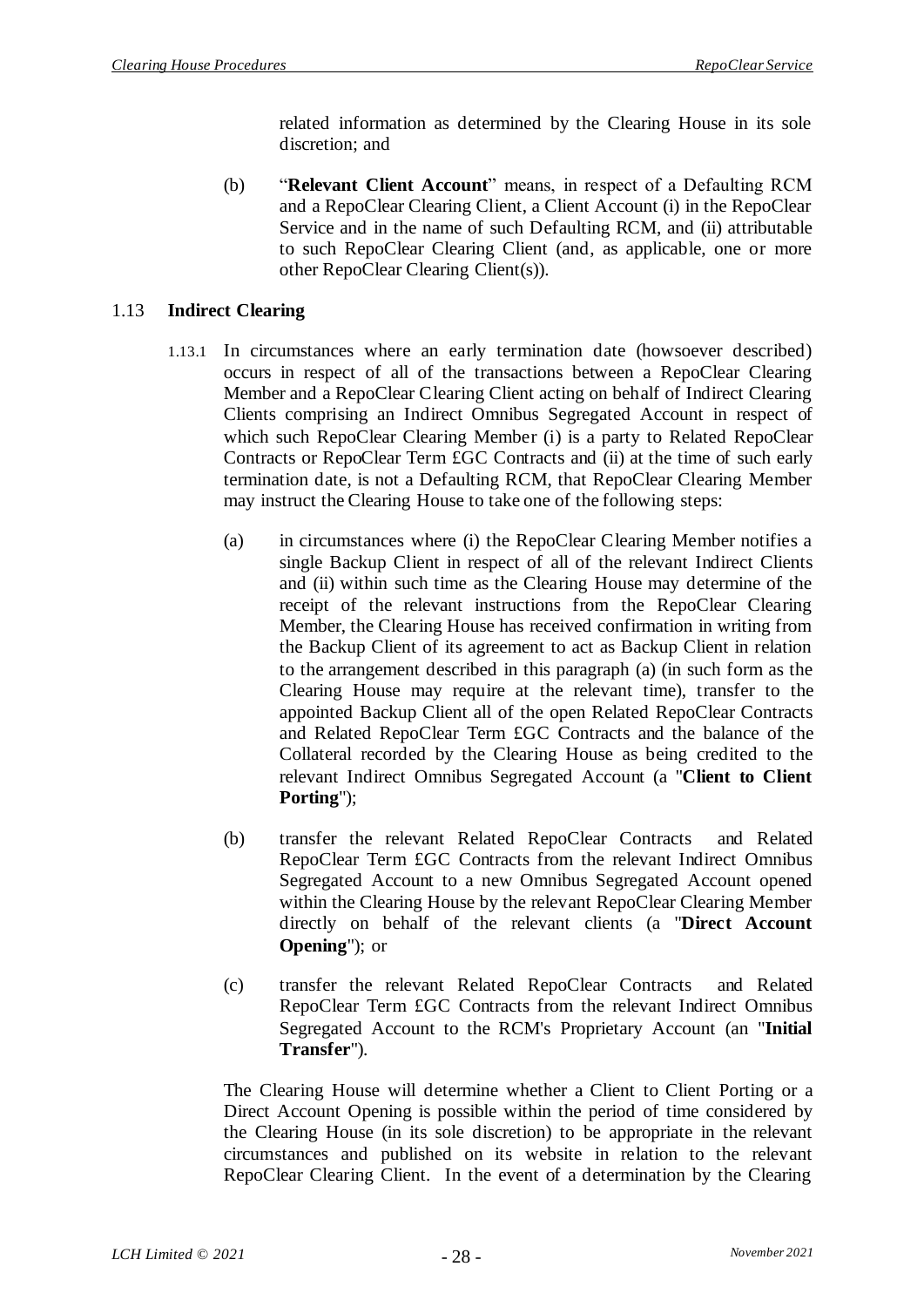House that the relevant step is impossible (an "**Impossibility Determination**"), the Clearing House will arrange a transfer of the Related RepoClear Contracts to the RepoClear Clearing Member's Proprietary Account (a "**Fallback Transfer**").

- <span id="page-30-2"></span><span id="page-30-0"></span>1.13.2 Each of the steps referred to in paragraphs [1.13.11](#page-29-1).13.1 [\(a\),](#page-29-0) [\(b\)](#page-29-2) and [\(c\)](#page-29-3) above and any Fallback Transfer will be subject to receipt by the Clearing House of the following:
	- (a) a copy of the notice from the relevant RepoClear Clearing Member to the relevant RepoClear Clearing Client or from the relevant RepoClear Clearing Client to the relevant RepoClear Clearing Member, copied to each of the relevant Indirect Clearing Clients, designating the relevant early termination date or, if such early termination date has occurred automatically, evidence of the relevant event of default or termination event;
	- (b) a copy of a notice served by the relevant RepoClear Clearing Member on the relevant RepoClear Clearing Client and copied to each of the relevant Indirect Clearing Clients, alerting that RepoClear Clearing Client and those Indirect Clearing Clients (i) of its intention to request a Client to Client Porting, a Direct Account Opening or an Initial Transfer (as applicable) in respect of the relevant Related RepoClear Contracts; and (ii) that, in the event of an Impossibility Determination in respect of a request for Porting or a Direct Account Opening, a Fallback Transfer is likely to occur; and
	- (c) an indemnity from the relevant RepoClear Clearing Member in a form suitable to the Clearing House.

<span id="page-30-1"></span>Unless contested by the relevant RepoClear Clearing Client, the Clearing House will usually arrange a transfer of Related RepoClear Contracts and RepoClear Term £GC Contracts: (i) in the case of an Initial Transfer, within 24 hours of receipt (to the extent applicable) of the documents listed in paragraphs [\(a\),](#page-30-0) [\(b\)](#page-29-2) and [\(c\)](#page-30-1) of this [1.13.2;](#page-30-2) and (ii) in the case of a Fallback Transfer, within 24 hours of the relevant Impossibility Determination.

For the purposes of this Section [1.13.2](#page-30-2) a "**Related RepoClear Contract**" has the same meaning as ascribed to such term in Section [1.12.2](#page-27-0) save that, in this Section [1.13.2](#page-30-2) the RepoClear Clearing Client is a RepoClear Clearing Client acting on behalf of Indirect Clearing Clients comprising an Indirect Omnibus Segregated Account.

For the purposes of this Section [1.13.2](#page-30-2) a "**Related RepoClear GC Contract**" has the same meaning as ascribed to such term in Section [1.12.2](#page-27-0) save that, in this Section [1.13.2](#page-30-2) the RepoClear Clearing Client is a RepoClear Clearing Client acting on behalf of Indirect Clearing Clients comprising an Indirect Omnibus Segregated Account.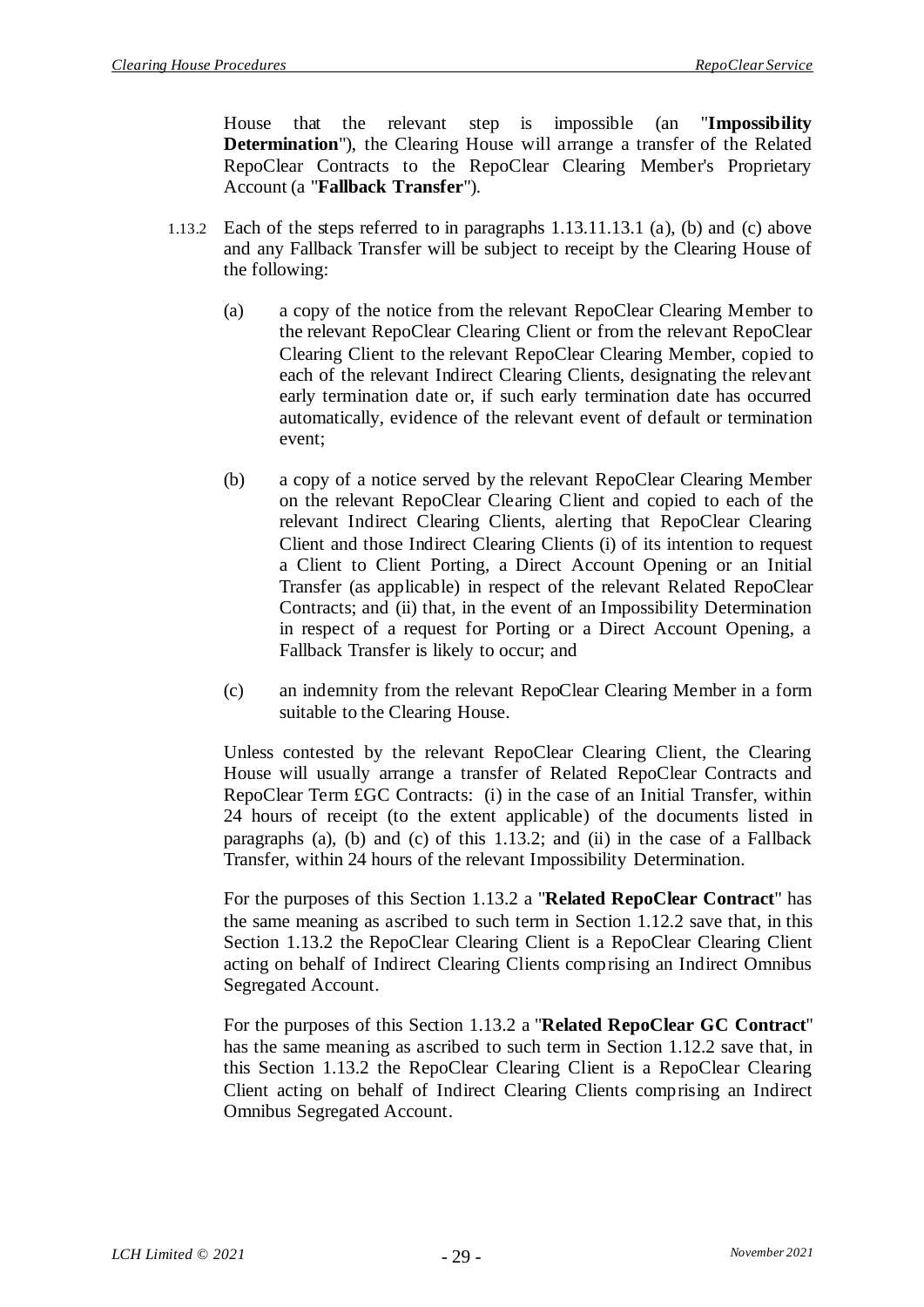#### 1.14 **Regulatory notification: information statement on the risks and consequences of concluding a RepoClear Contract or a RepoClear Term £GC Contract**

1.14.1 *Interpretation*

In this paragraph 1.14:

**"Repurchase Agreement"** means a RepoClear Contract or a RepoClear Term £GC Contract.

**"Securities Financing Transactions Regulation"** means Regulation (EU) 2015/2365 of the European Parliament and of the Council on transparency of securities financing transactions and of reuse and amending Regulation (EU) No 648/2012.

1.14.2 *Background and status*

Under the Securities Financing Transactions Regulation, the Clearing House is required to inform an RCM in writing of the general risks and consequences that may be involved in concluding a Repurchase Agreement (the **"Risks and Consequences"**).

The information statement in paragraph 1.14.3 below (the **"Information Statement"**) has been prepared to comply with the requirements under Article 15 of the Securities Financing Transaction Regulation and;

- (a) is made by the Clearing House to RCMs in connection with the RepoClear Clearing House Business and the RepoClear Client Clearing Business and relates only to the Risks and Consequences;
- (b) is provided for information only, does not purport to be comprehensive and is not intended to amount to advice of any kind whatsoever on which an RCM, a RepoClear Clearing Client or any other party should rely. Without prejudice to the generality of Regulation 52, although the Clearing House has used its reasonable efforts to provide information which is accurate and complete in all material respects, the Clearing House makes no representations, warranties, whether express or implied, that the Information Statement is accurate, complete, or up-todate;
- (c) does not amend or supersede the Rulebook, the express terms of any RepoClear Transaction, RepoClear Contract or any rights or obligations that an RCM or RepoClear Clearing Client may have under applicable law, create any rights or obligations or otherwise affect the liability and obligations of the Clearing House, RCM or RepoClear Clearing Client;
- (d) may be read in conjunction with the Clearing House disclosure for the purposes of Article 39(7) of EU EMIR or UK EMIR, which is available here: www.lch.com/system/files/media\_root/article-39-7 emir-disclosure-statement\_non-fcm.pdf.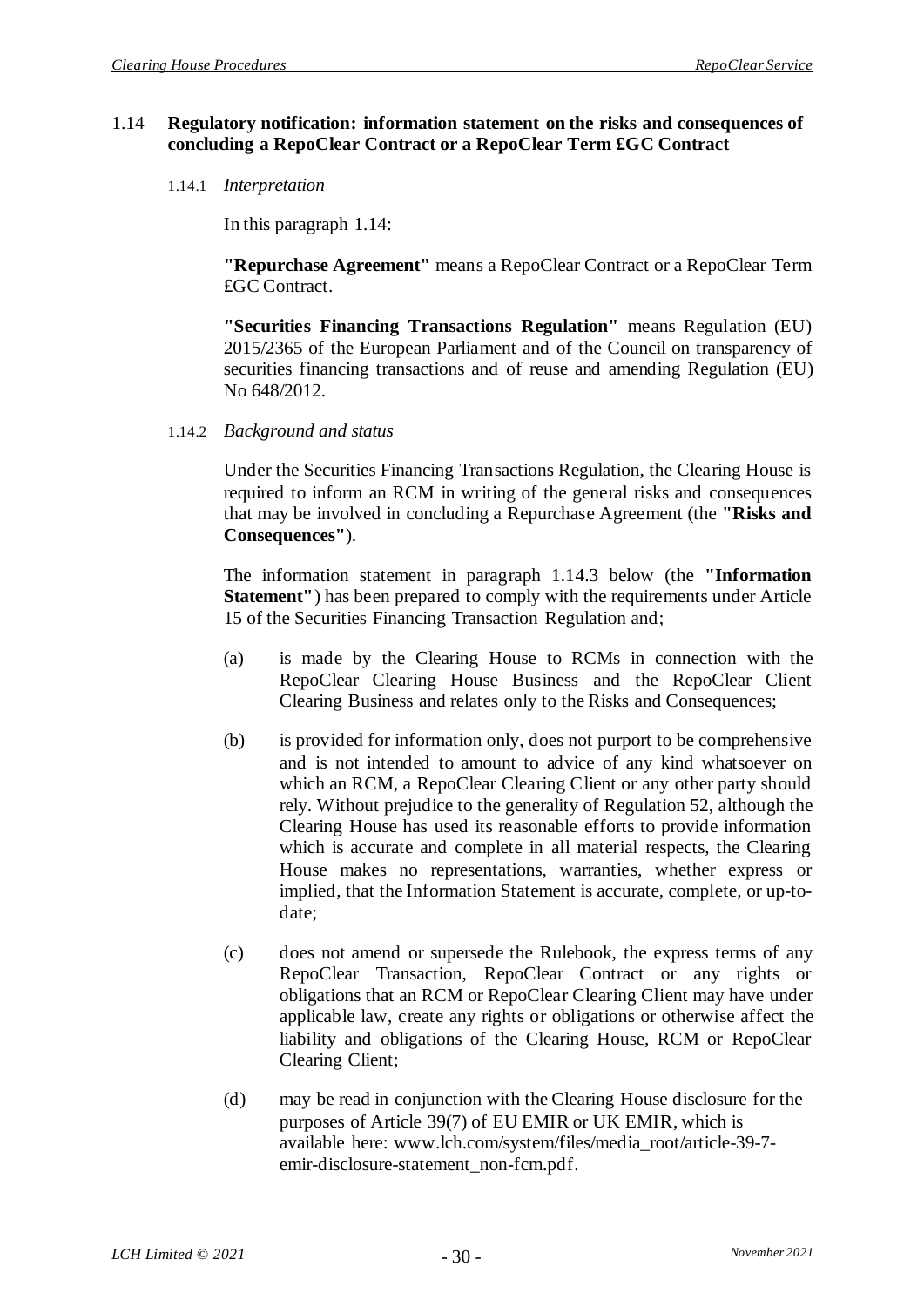### 1.14.3 *Information Statement*

Where an RCM provides securities to the Clearing House under a Repurchase Agreement, the Clearing House draws the RCM's attention to the following Risks and Consequences:

### *Clearing House insolvency or default*

- (e) the Clearing House is subject to certain protections against insolvency proceedings which protect, amongst other things, Collateral and close out arrangements such that the default management provisions of the Rulebook shall apply to enable the Clearing House to effectively manage a Default;
- (f) the Clearing House may be subject to the Special Resolution Regime under Part 1 of the Banking Act 2009 if the Bank of England is satisfied that the Clearing House is failing or is likely to fail to satisfy its recognition requirements or it is not reasonably likely that other action(s) will be taken by or in respect of the Clearing House which would enable the Clearing House to maintain the critical clearing services it provides;
- (g) fungible assets posted as security for (and the subject of) a RepoClear Contract (not as Initial Margin) are not held by the Clearing House separately from assets in the beneficial ownership of the Clearing House, there is a risk on the insolvency of the Clearing House that the property rights of the RCM may be lost;
- (h) in the event of the Clearing House's insolvency or default under the Repurchase Agreement, the RCM's claim against the Clearing House for delivery of equivalent securities will not be secured and will be subject to the terms of the relevant Repurchase Agreement and applicable law and accordingly, an RCM may not receive such equivalent securities or recover the full value of the securities (although an RCMs exposure may be reduced to the extent that the RCM has liabilities to the Clearing House which can be set off or netted against or discharged by reference to the Clearing House's obligation to deliver equivalent securities to the RCM);

#### *RCM Default*

- (i) in a respect of a Defaulting RCM, the Clearing House may exercise its discretion to decline to register a contract in the name of the RCM, effect a closing-out in respect of an open contract of the Defaulter and to settle such contracts, or to effect the transfer or termination, closeout and cash settlement of an open contract of the Defaulting RCM by applying a price determined by the Clearing House in its discretion;
- (j) Omnibus Segregated Clearing Clients may face mutualised losses following an RCM Default. In the event of an RCM default, the Clearing House will seek to port the position and the associated assets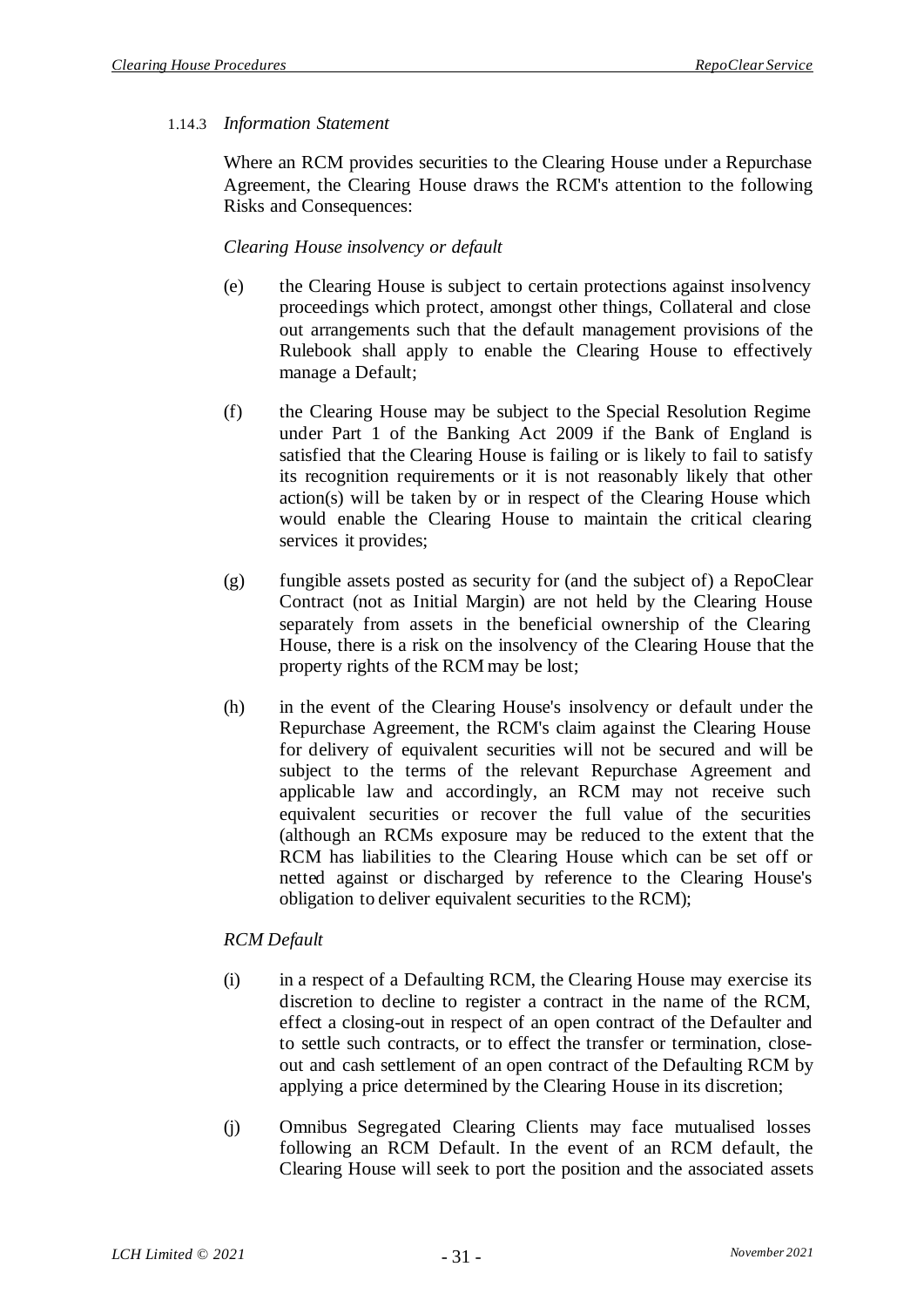(or cash value in respect of those assets) recorded in the relevant Omnibus Segregated Account or Individual Segregated Account to a Backup Clearing Member. Porting will only be possible where each relevant Backup Clearing Member accepts the contracts to be ported to it and in the case of an ISA, the Clearing Client consents to the port. If porting is not desired or cannot be achieved, the Clearing House will close out the relevant positions and liquidate the Collateral and calculate the Clearing Client's entitlement to Collateral and amounts in respect of the close-out of the contracts;

(k) RCM's are subject to certain risk-sharing requirements which may impose more stringent obligations on the RCM than repo market requirements in respect of transactions which are not cleared through a central clearing counterparty. RCMs are required to contribute to the Clearing House's capital buffers for example through the transfer of Collateral in respect of the RCM's variation, delivery and initial margin obligations. RCM's are also required to make a Default Fund Contribution and have contingent obligations to help bail out the Clearing House should a default by one or more Clearing Members exhaust the Clearing House's margins and default fund;

### *General risks*

- (l) the RCM's rights, including any proprietary rights that it may have had, in those securities will be replaced by an unsecured contractual claim for delivery of equivalent securities subject to the terms and conditions of the relevant Repurchase Agreement;
- (m) all securities delivered to the Clearing House, whether forming part of RepoClear Contracts or RepoClear Term £GC Contracts, shall form one fungible pool which the Clearing House may use in its absolute discretion in order to meet its obligations under the Rulebook;
- (n) where the RCM provides securities to the Clearing House as Collateral, the relevant RepoClear Clearing Client will not be entitled to assert any equitable or other claim to any such securities in circumstances where the assertion of such claim would delay or inhibit the disposal by the Clearing House of such securities and/or the application of the proceeds of sale of such Securities in accordance with the Rulebook;
- (o) the obligations of RCMs to the Clearing House in respect of the settlement and delivery of securities shall endure notwithstanding that the issuer of such securities passes a resolution or a court makes an order for the winding up of the issuer or a receiver, administrative receiver, administrator, trustee or similar officer is appointed in respect of all or any part of its undertaking, or the issuer enters into a composition or voluntary arrangement with or for the benefit of its creditors or any other event of a similar nature occurs;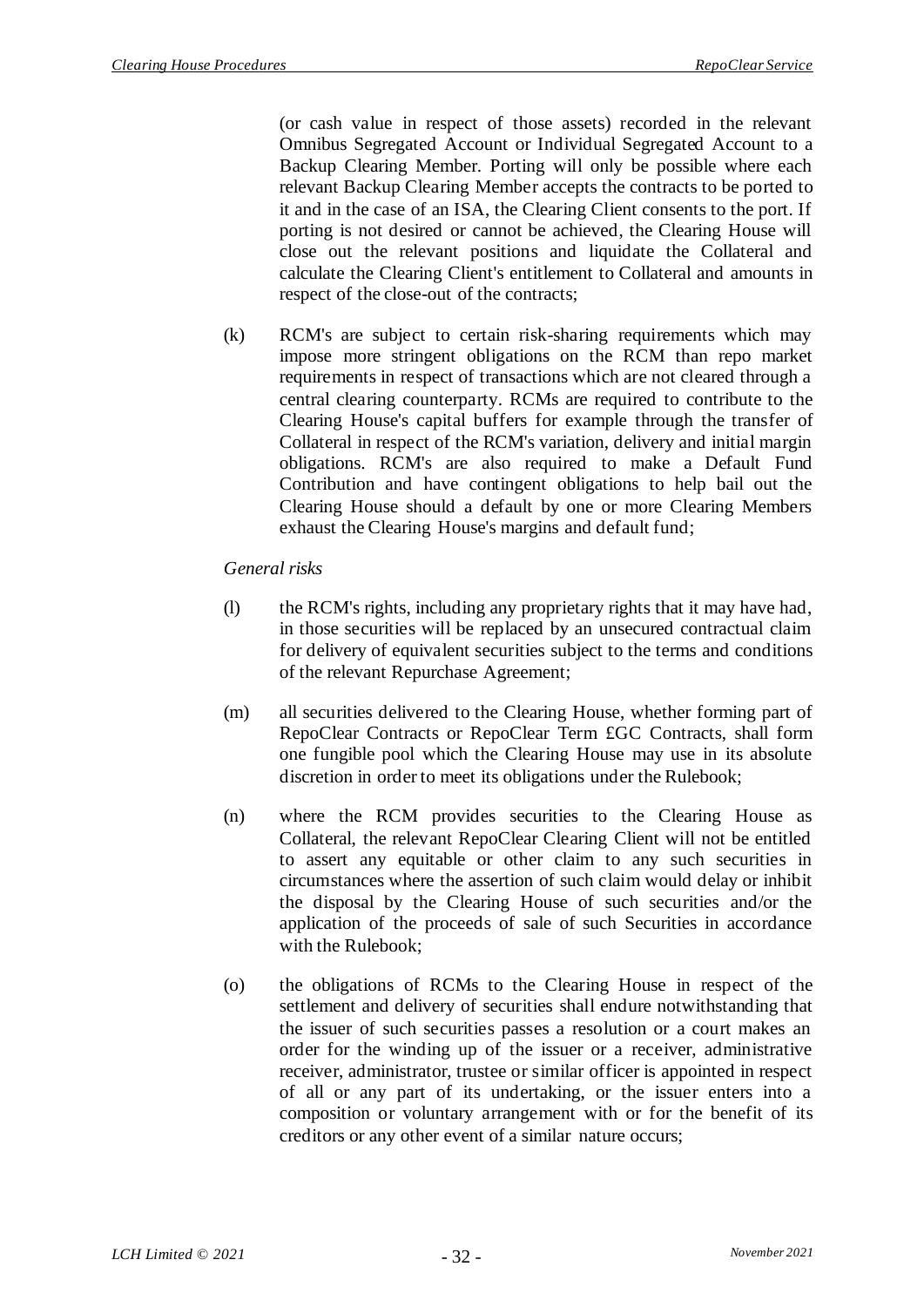- (p) those securities the subject of the RepoClear Contact will not be held by the Clearing House in accordance with client asset rules, and, if they had benefited from any client asset protection rights, those protection rights will not apply (for example, the securities will not be segregated from our assets and will not be held subject to a trust);
- (q) as a result of an RCM ceasing to have a proprietary interest in those securities, such RCM will not be entitled to exercise any voting, consent or similar rights attached to the securities, and even if the Clearing House has agreed to exercise voting, consent or similar rights attached to any equivalent securities in accordance with instructions received from an RCM or the relevant Repurchase Agreement entitles such RCM to notify the Clearing House that the equivalent securities to be delivered by the Clearing House to the RCM should reflect the RCM's instructions with respect to the subject matter of such vote, consent or exercise of rights, in the event that the Clearing House does not hold and is not able to readily obtain equivalent securities, the Clearing House may not be able to comply (subject to any other arrangements made between the parties);
- (r) in the event that the Clearing House is not able to readily obtain equivalent securities to deliver to an RCM at the relevant time, such RCM may be unable to fulfil its settlement obligations under a hedging or other transaction that it has entered into in relation to those securities; a counterparty, exchange or other person may exercise a right to buy-in the relevant securities; and you may be unable to exercise rights or take other action in relation to those securities;

#### *Dividends, coupons and corporate events*

- (s) unless otherwise agreed, the Clearing House is not required to inform an RCM of any corporate events or actions in relation to those securities;
- (t) any Collateral which is comprised of securities may be subject to corporate actions, the exercise of voting rights or other events relating to the issuer of securities which may affect the value of, or the ability to hold or transfer the securities concerned while in the possession or under the control of the Clearing House;
- (u) an RCM will not be entitled to receive any dividends, coupon or other payments, interests or rights (including securities or property accruing or offered at any time) payable in relation to those securities, although the express written terms of the relevant Repurchase Agreement may provide for the RCM to receive or be credited with a payment by reference to such dividend, coupon or other payment (a **"manufactured payment"**);

*Tax*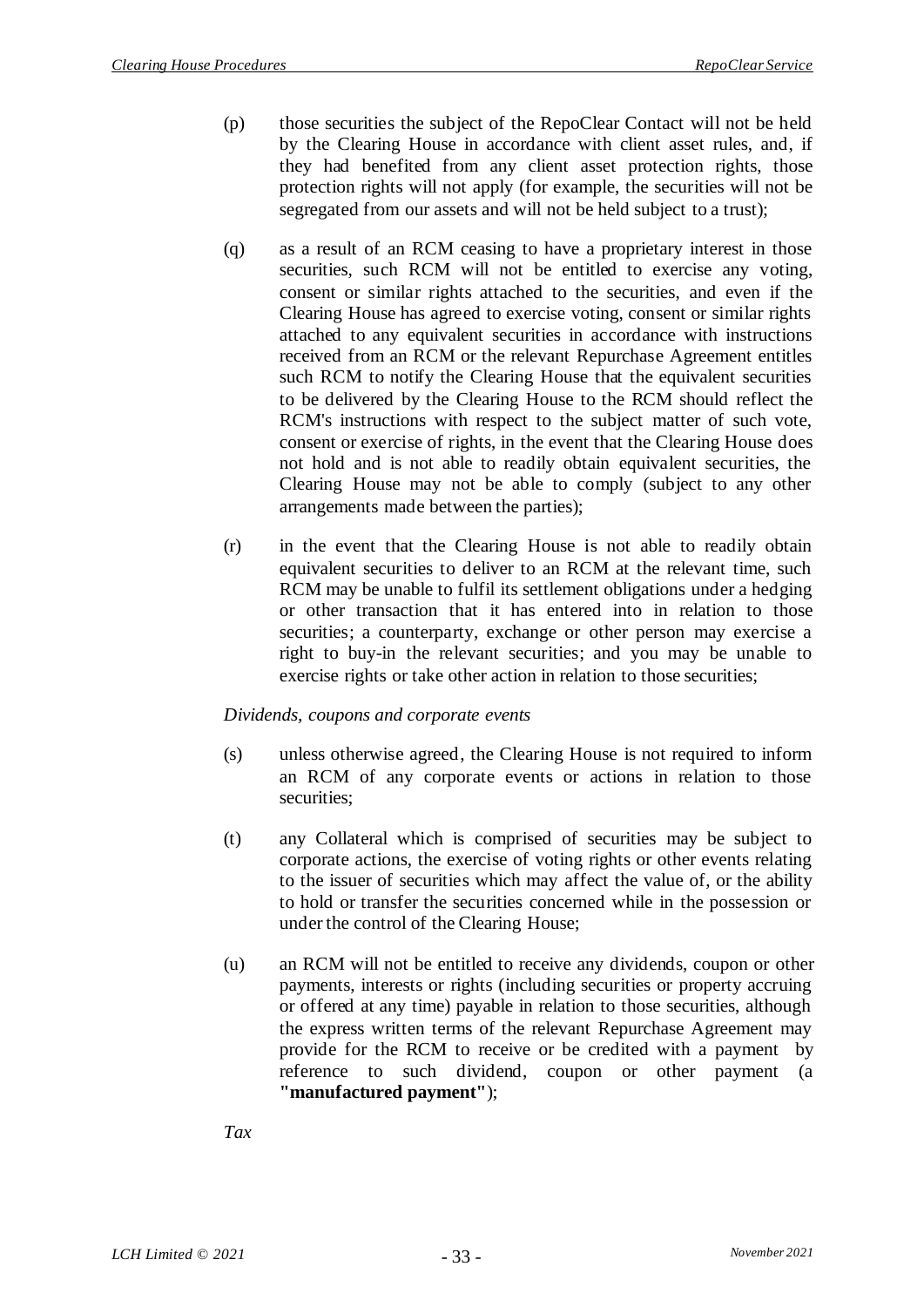- (v) entering into a Repurchase Agreement may give rise to tax consequences that differ from the tax consequences that would have otherwise applied in relation to the holding by an RCM or the Clearing House for the account of an RCM of those securities;
- (w) where an RCM receives or is credited with a manufactured payment, the tax treatment may differ from the tax treatment in respect of the original dividend, coupon or other payment in relation to those securities.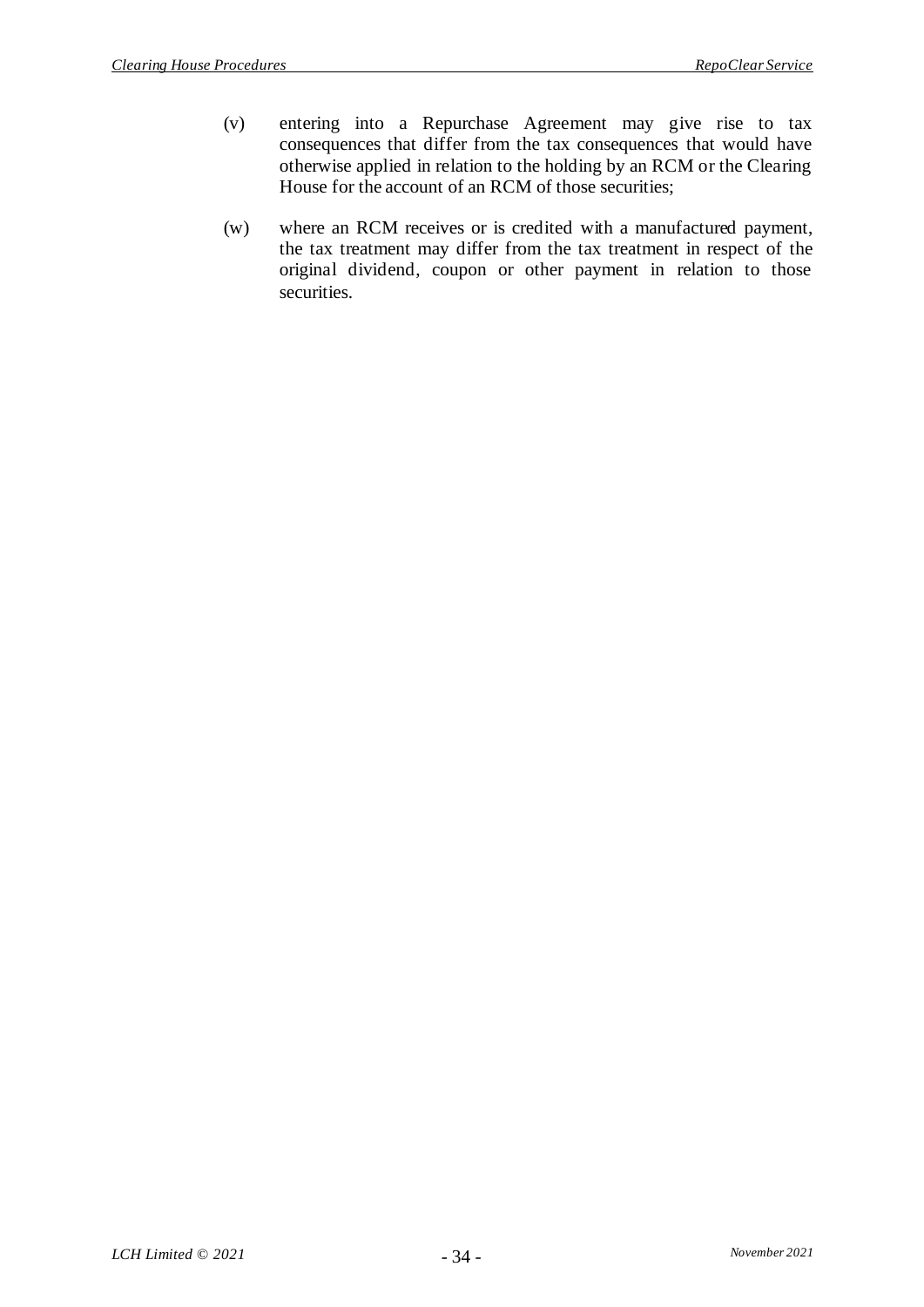#### **SCHEDULE 1 SETTLEMENT TIMETABLE – REPOCLEAR CONTRACTS**

## United Kingdom Government Debt Securities

This table shows the settlement timetable (London time) for RepoClear Contracts where United Kingdom Government Debt Securities are to be delivered. RCMs will be informed of changes to this timetable via Clearing Member circular.

\* This table applies to RepoClear Dealers where they have been authorised as transferor/transferee by their RCMs – see Section 1.1.7.

| Euroclear UK & Ireland*                  |                                                                                                                                                                       |                                                                                                                                                                                                |  |
|------------------------------------------|-----------------------------------------------------------------------------------------------------------------------------------------------------------------------|------------------------------------------------------------------------------------------------------------------------------------------------------------------------------------------------|--|
| <b>Time</b>                              | <b>RCM</b> or RepoClear Dealer *                                                                                                                                      | <b>Clearing House</b>                                                                                                                                                                          |  |
| 06.45                                    | ETCMS gateway opens,<br>ATS gateway opens                                                                                                                             |                                                                                                                                                                                                |  |
| 11:30                                    | ATS and ETCMS deadline for trade registration for same business day<br>settlement                                                                                     |                                                                                                                                                                                                |  |
| 11:30                                    |                                                                                                                                                                       | LCH Limited Gilt Netting process begins                                                                                                                                                        |  |
| By 12:30                                 | Check<br><b>RREP0009d</b><br>reports<br>Detailed<br>Todays<br>Settlement<br><b>RREP0009d</b><br>Obligations<br>and<br>Same Day Delivery Settlement<br>Tickets (Gilts) |                                                                                                                                                                                                |  |
| From<br>13:30                            |                                                                                                                                                                       | Where<br>partial<br>necessary,<br>process<br>settlement of instructions in CREST                                                                                                               |  |
| 14:55                                    | Gilt DVP - end of settlement<br>window                                                                                                                                |                                                                                                                                                                                                |  |
| From<br>14:55<br>$\overline{a}$<br>16:40 | of<br>Match<br>free<br>payment<br>transactions (as advised by LCH<br>Limited)                                                                                         | Advise participants of free of payment<br>transactions.<br>Call payment for Free of Payment<br>transactions via PPS accounts.<br>settlement<br>Create<br>free<br>of<br>payment<br>instructions |  |
| 17:30<br>to<br>18:00                     | Free of payment instructions settle                                                                                                                                   |                                                                                                                                                                                                |  |
| 18:00                                    | ATS gateway closes, ETCMS matching system closes                                                                                                                      |                                                                                                                                                                                                |  |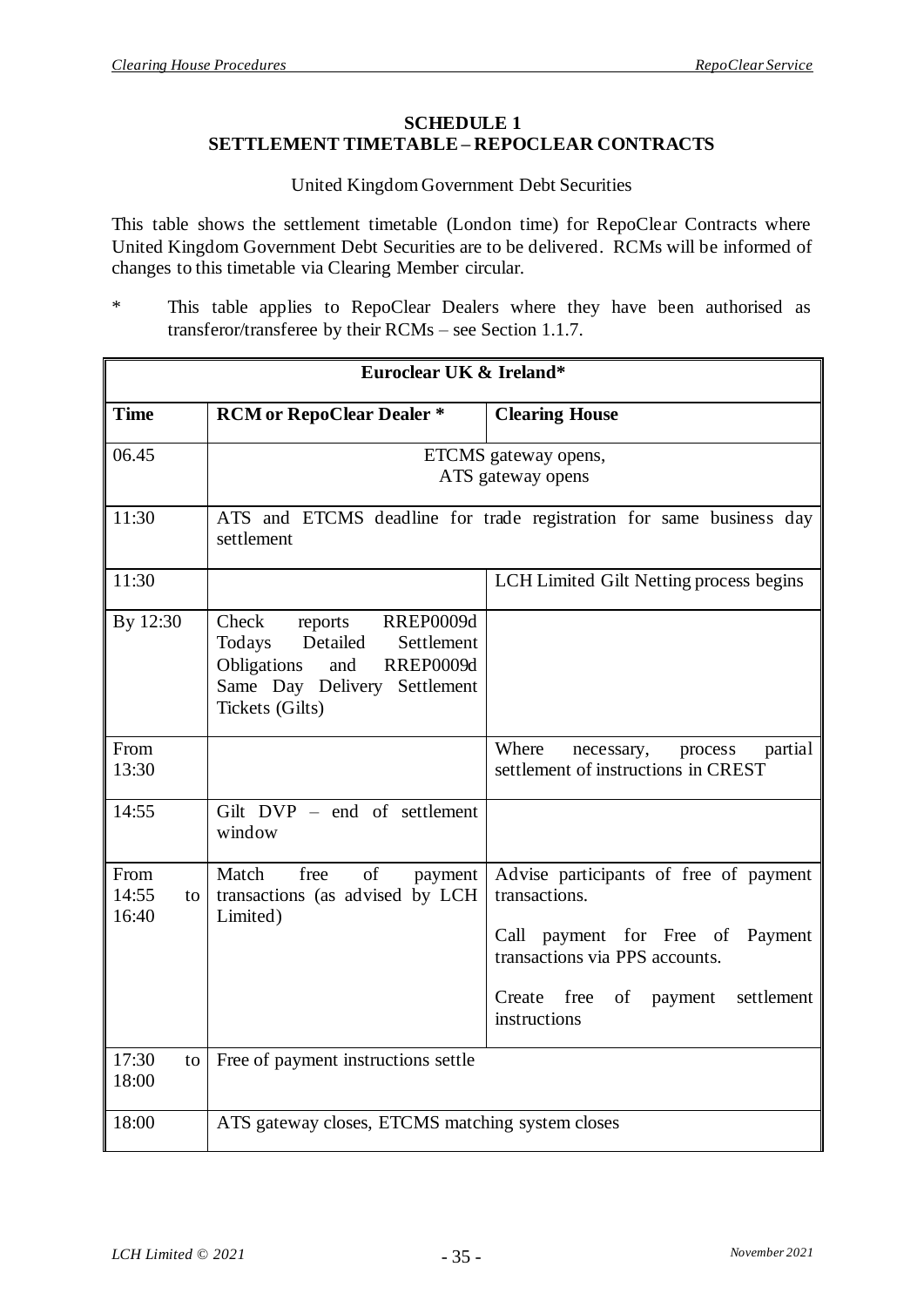| Euroclear UK & Ireland* |                                  |                                 |  |
|-------------------------|----------------------------------|---------------------------------|--|
| l Time                  | <b>RCM</b> or RepoClear Dealer * | <b>Clearing House</b>           |  |
| by $19:00$              |                                  | End of Day processing commences |  |